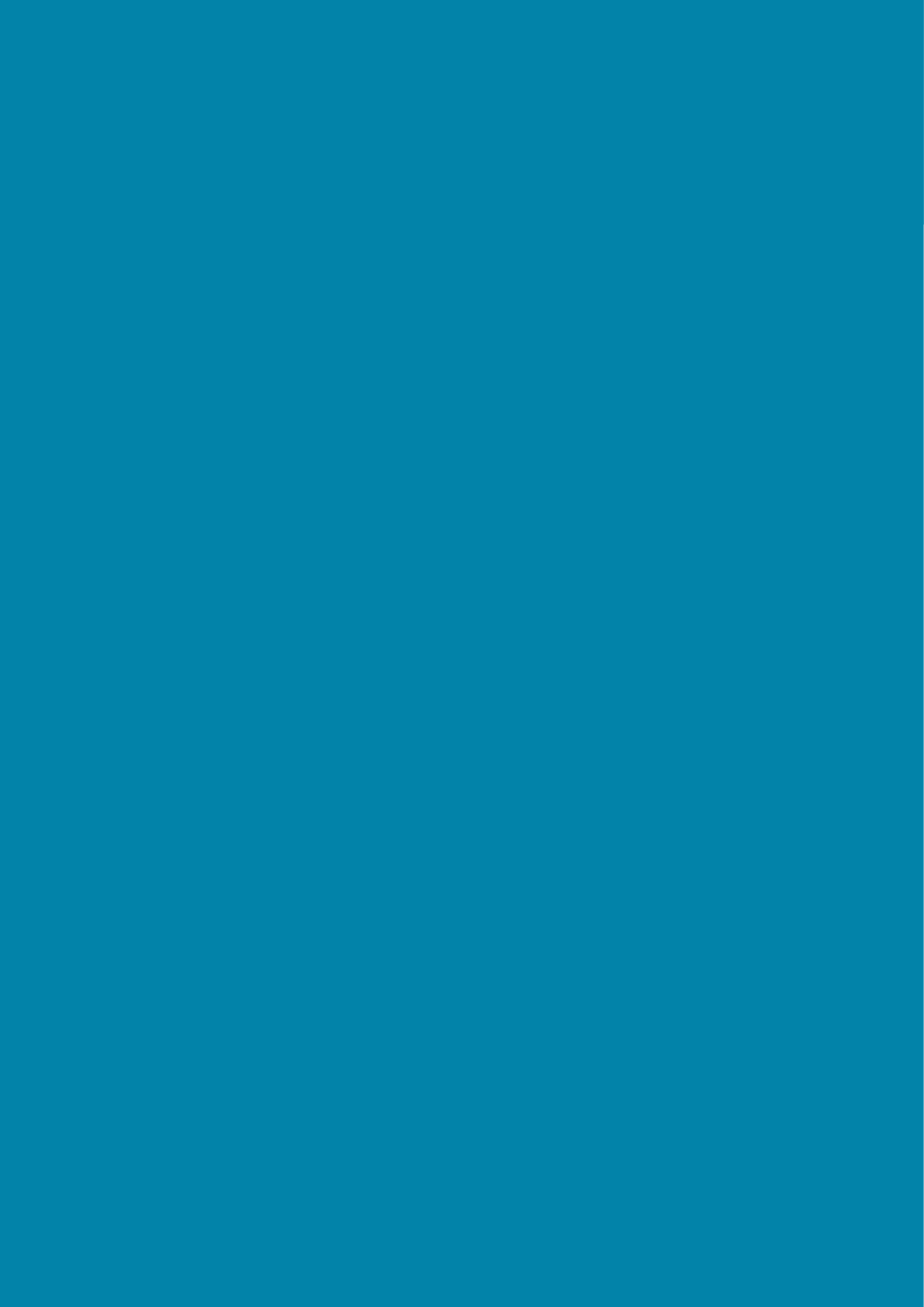# **Acknowledgements**

The Geneva Financial Center carried out this Economic Survey according to the methodology used in previous years. The survey is sent to directors of banks and independent asset managers in Geneva every year in June. The results presented in the following pages reflect their analyses and perceptions. The survey provides long-term data and is therefore a useful tool to measure changes in opinion among financial intermediaries regarding business performance and the outlook for the Geneva financial center.

In view of the high percentages of respondants, we consider the survey to be representative of the sector as a whole.

We would like to extend our sincere thanks to all those who agreed to take part in the survey.

We also wish to thank

- The Swiss Association of Asset Managers (SAAM),
- The Organisme d'Autorégulation des Gérants de patrimoine (OAR-G),
- The Swiss Association of Independent Financial Advisors (SAIFA), and
- The Association Romande des Intermédiaires Financiers (ARIF),

for their assistance in contacting their respective members for the purpose of this survey.

Edouard Cuendet **Yves Mirabaud** Director **President** 

October 2017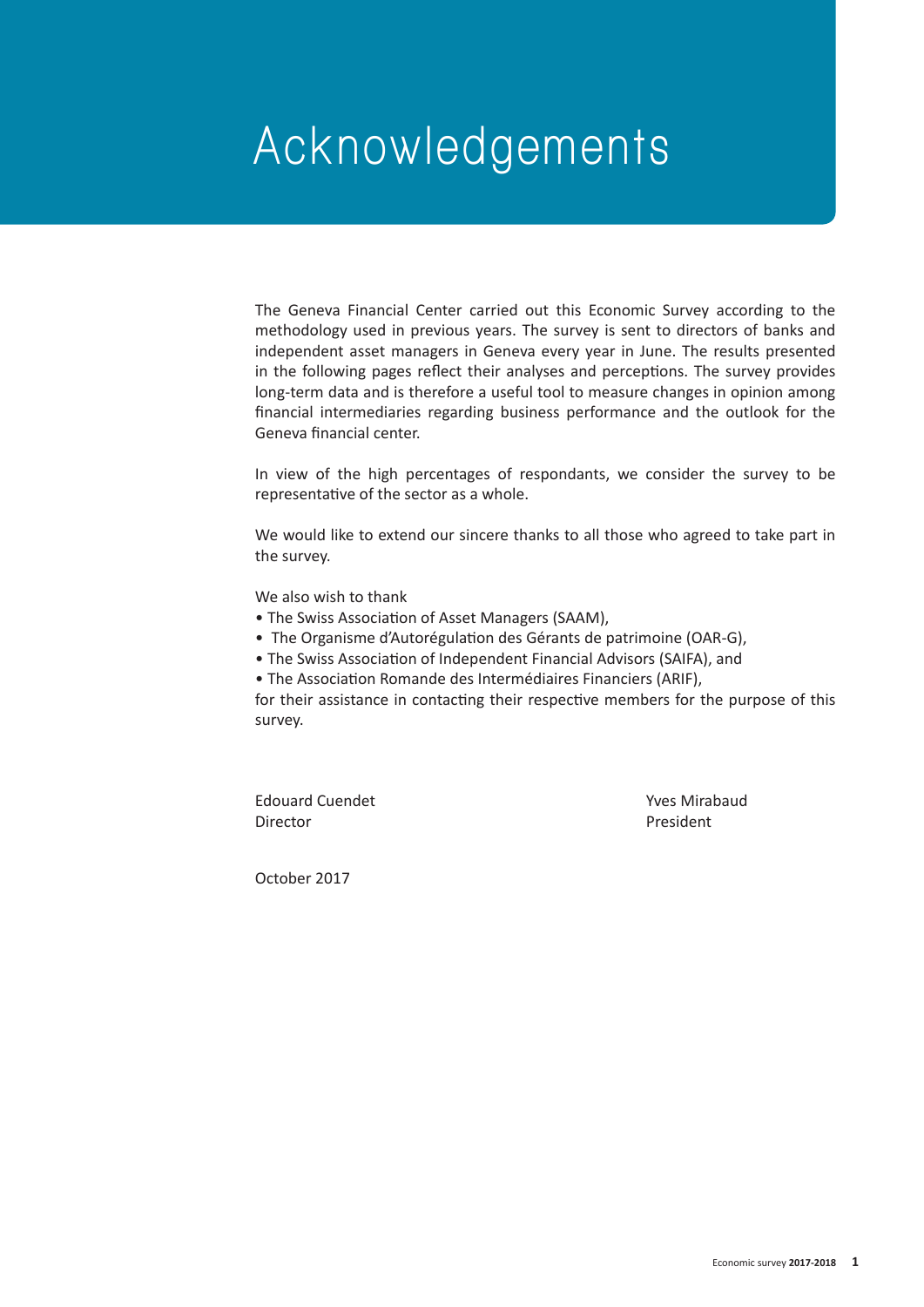# **Summary**

|                         | <b>Companies description</b>                                                                       | Page            |
|-------------------------|----------------------------------------------------------------------------------------------------|-----------------|
| А                       | Main activities in Geneva                                                                          | 4               |
| B                       | Ownership                                                                                          | 5               |
|                         | Year-on-year change, first semester 2017 vs. first semester 2016                                   |                 |
| 1                       | Operating income (EBIT)                                                                            | $6\phantom{1}6$ |
| $\overline{\mathbf{2}}$ | Net profit                                                                                         | $\overline{7}$  |
| 3a                      | Labour costs (excluding non-wage costs)                                                            | 8               |
| 3b                      | Non-wage costs                                                                                     | 9               |
| 4                       | General operating expenses (excluding wages)                                                       | 10              |
| 5                       | Number of employees                                                                                | 11              |
| 6а                      | Change in number of employees in Front office                                                      | 12              |
| 6b                      | Change in number of employees in Corporate (general management, risk management, legal, etc.)      | 13              |
| 6c                      | Change in number of employees in Operations (excluding information technology)                     | 14              |
| 6d                      | Change in number of employees in Information technology                                            | 15              |
| $\overline{ }$          | In the area of wealth management, for your company, the first semester 2017 was                    | 16              |
|                         | Questions specific to wealth management and institutional asset management                         |                 |
| 8                       | Change in assets under management in CHF, 31.12.2016 to 30.6.2017                                  | 17              |
| 9                       | Main cause of change                                                                               | 18              |
| 10a                     | Wealth management: overall change in net deposits, 31.12.2016 to 30.6.2017                         | 19              |
| 10 <sub>b</sub>         | This change in assets was due primarily to clients residing                                        | 20              |
| 10 <sub>c</sub>         | Wealth management: change in net deposits from outside Switzerland, by geographic area             | 21              |
| 11a                     | Would your business model change significantly if Switzerland did not obtain facilitated access to |                 |
|                         | European markets?                                                                                  | 23              |
| 11 <sub>b</sub>         | If yes, which area of your company would this affect most?                                         | 24              |
|                         | Outlook for 2017 full year vs. 2016                                                                |                 |
| 12                      | Expected change in operating income (EBIT)                                                         | 25              |
| 13                      | Expected change in net profit                                                                      | 26              |
| 14a                     | Expected change in labour costs (excluding non-wage costs)                                         | 27              |
| 14b                     | Expected change in non-wage costs                                                                  | 28              |
| 15                      | Expected change in general expenses (excluding wages)                                              | 29              |
| 16                      | Expected change in number of employees                                                             | 30              |
| 17                      | For your company, 2017 overall is likely to be                                                     | 31              |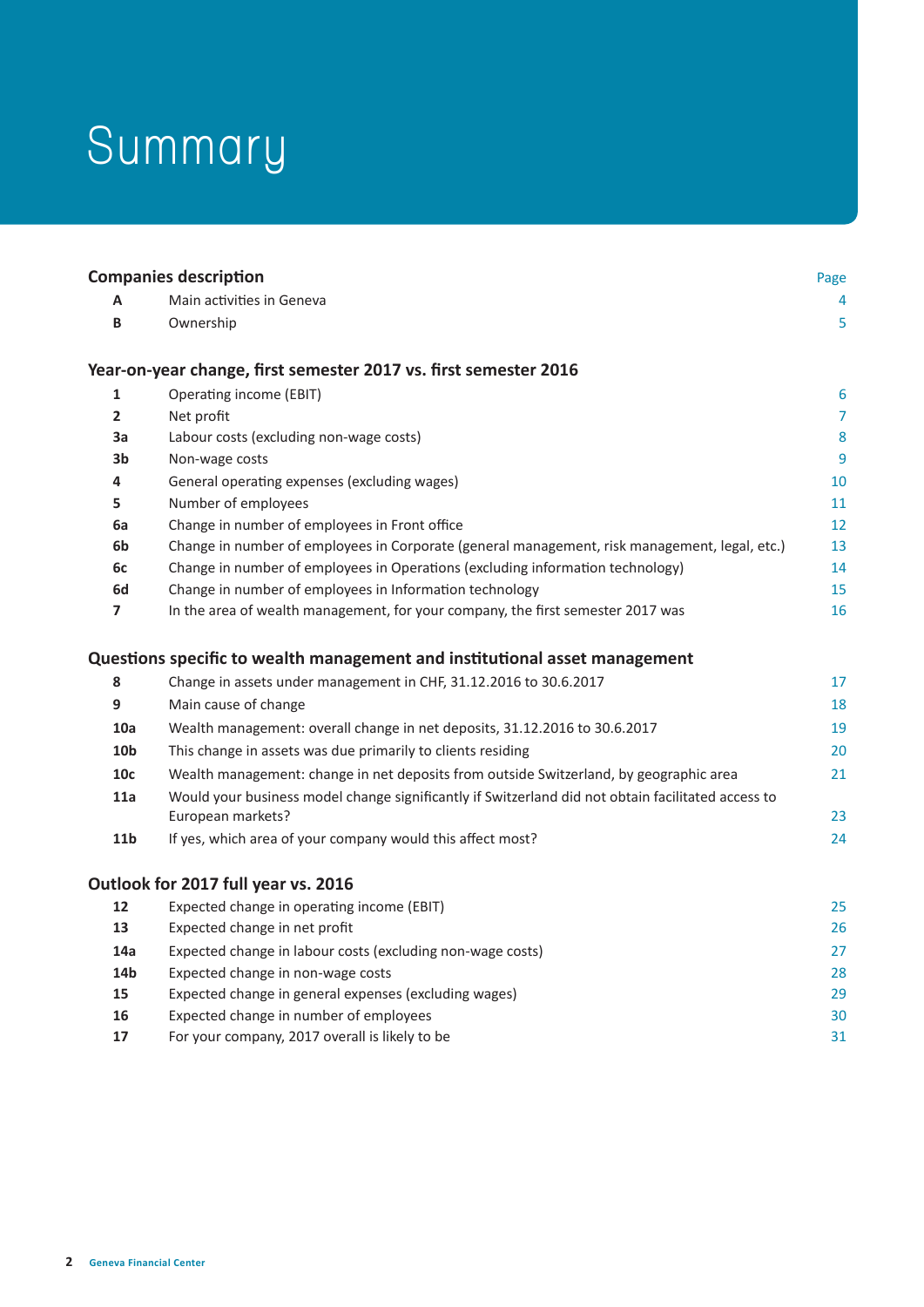### **Outlook for 2018**

| 18 | For your company, the year 2018 is likely to be                                                                         | 32 |
|----|-------------------------------------------------------------------------------------------------------------------------|----|
| 19 | Expected change in net profit, 2018 vs. 2017                                                                            | 33 |
| 20 | In 2018, your expect the number of employees in Geneva to                                                               | 34 |
|    | <b>Framework conditions</b>                                                                                             |    |
| 21 | In 2016, the attractiveness of the Geneva financial center for your clients                                             | 35 |
| 22 | In 2016, the attractiveness of the Geneva financial center for the activities                                           | 36 |
| 23 | If you relocated activities away from Geneva, which of the following financial centers<br>would you consider moving to? | 37 |
| 24 | What impact do you expect the new standard for automatic exchange of information<br>to have on your company?            | 38 |
| 25 | What practical consequences would automatic exchange of information have on your company?                               | 39 |
| 26 | In your opinion, which of the following areas for action should the Geneva Financial Center<br>prioritize?              | 40 |
| 27 | Areas to prioritize at the Geneva cantonal level                                                                        | 41 |
| 28 | Areas to prioritize at the national level                                                                               | 42 |
| 29 | Which others areas for action should the Geneva Financial Center also prioritize?                                       | 43 |
| 30 | What are the main priorities for successfully implementing the digital transformation?                                  | 44 |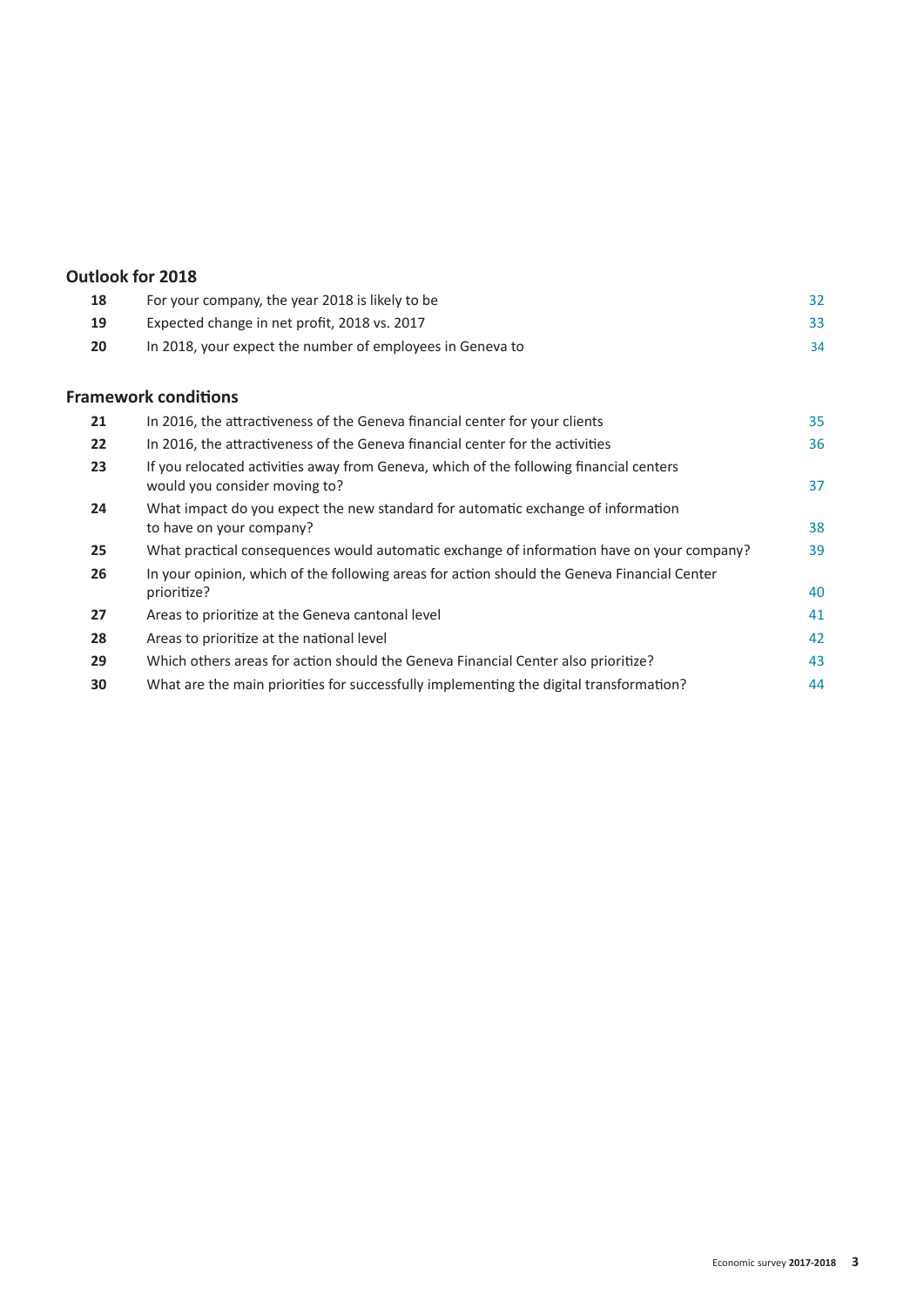# $\blacksquare$  Companies description

#### A. Main activities in Geneva (more than one answer possible)

Banks



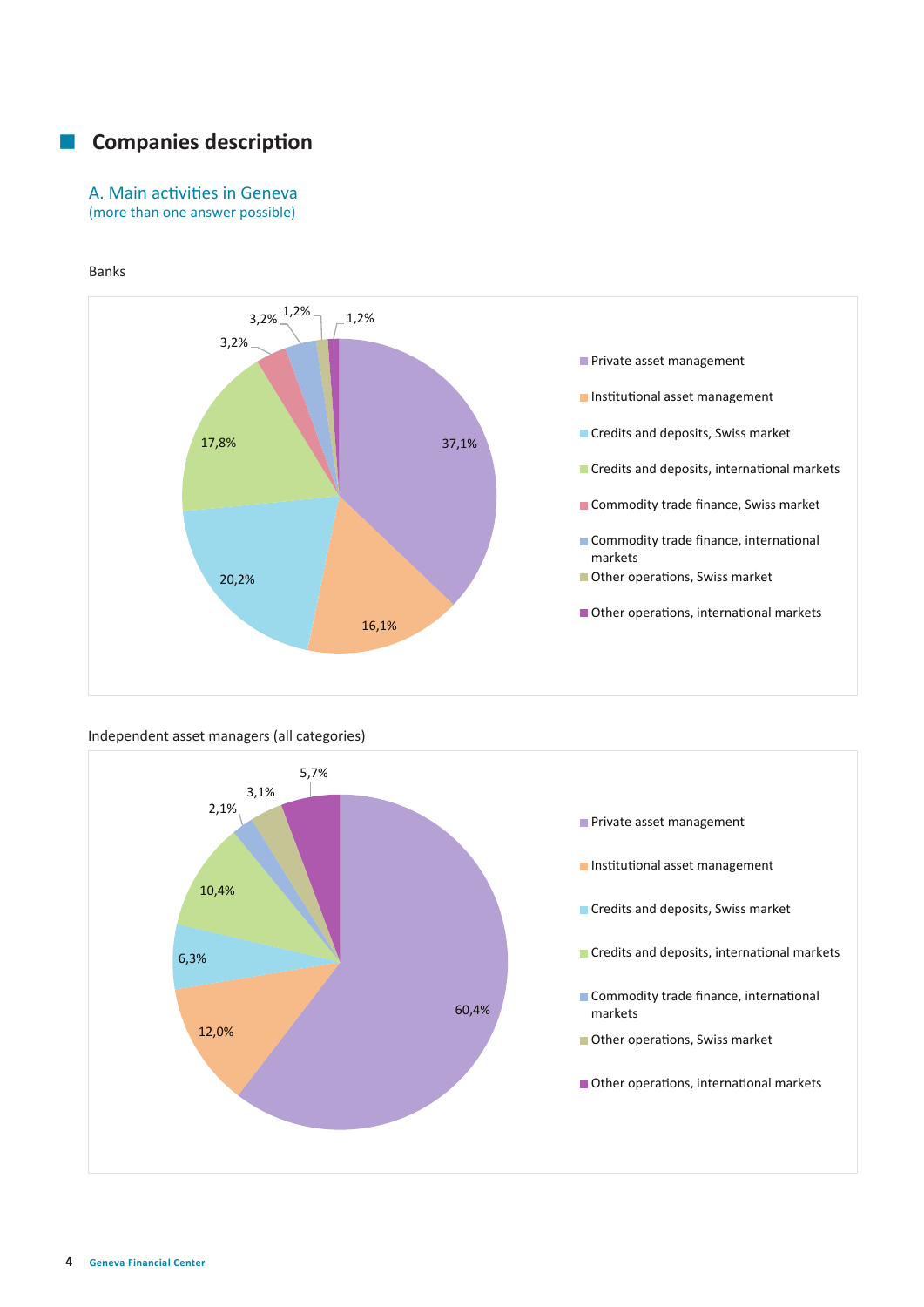# $\blacksquare$  Companies description

# B. Ownership

#### Banks with 200 or more employees







### Banks with 1 to 49 employees



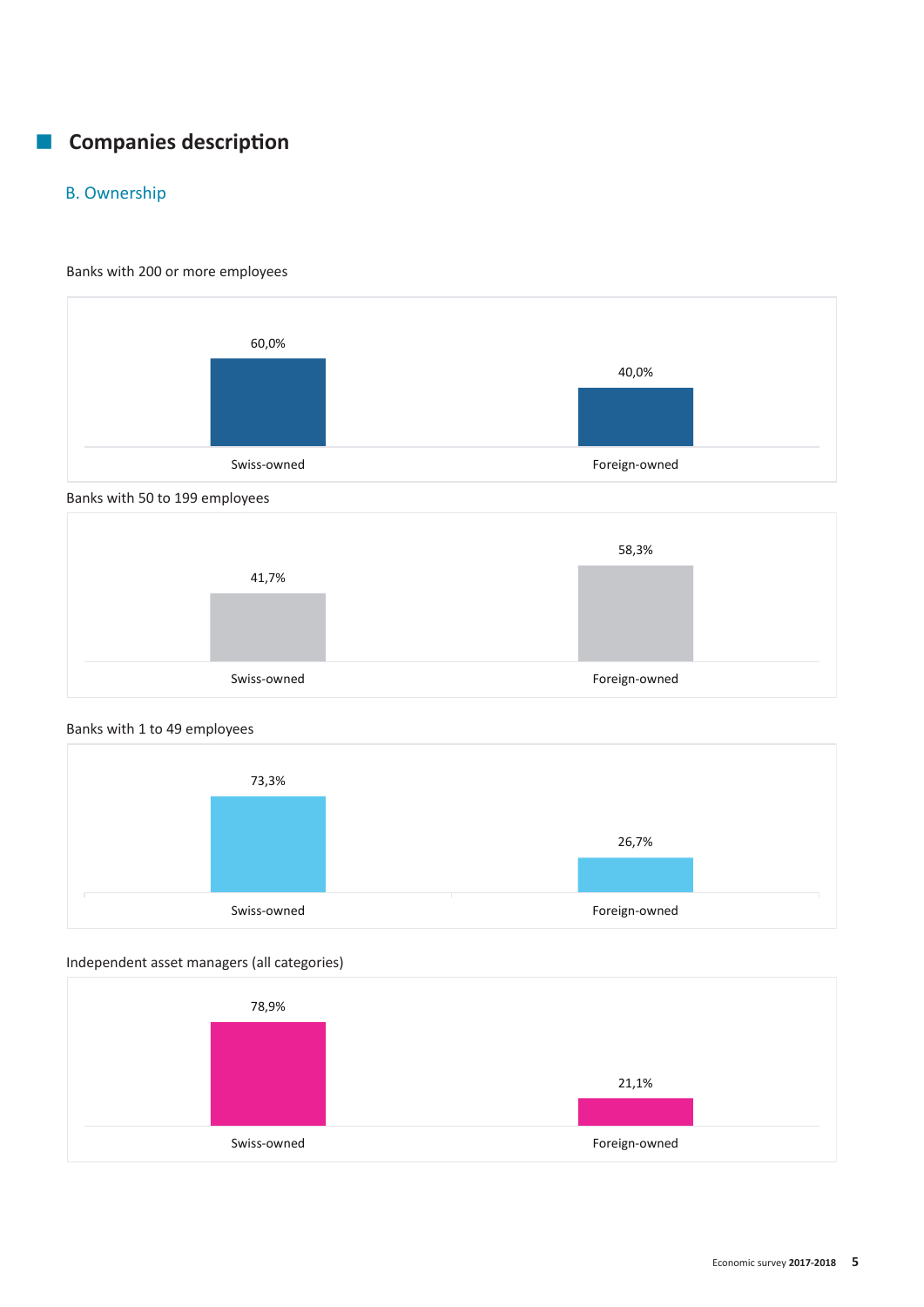# 1. Operating income (EBIT)

#### Banks with 200 or more employees









### Banks with 1 to 49 employees



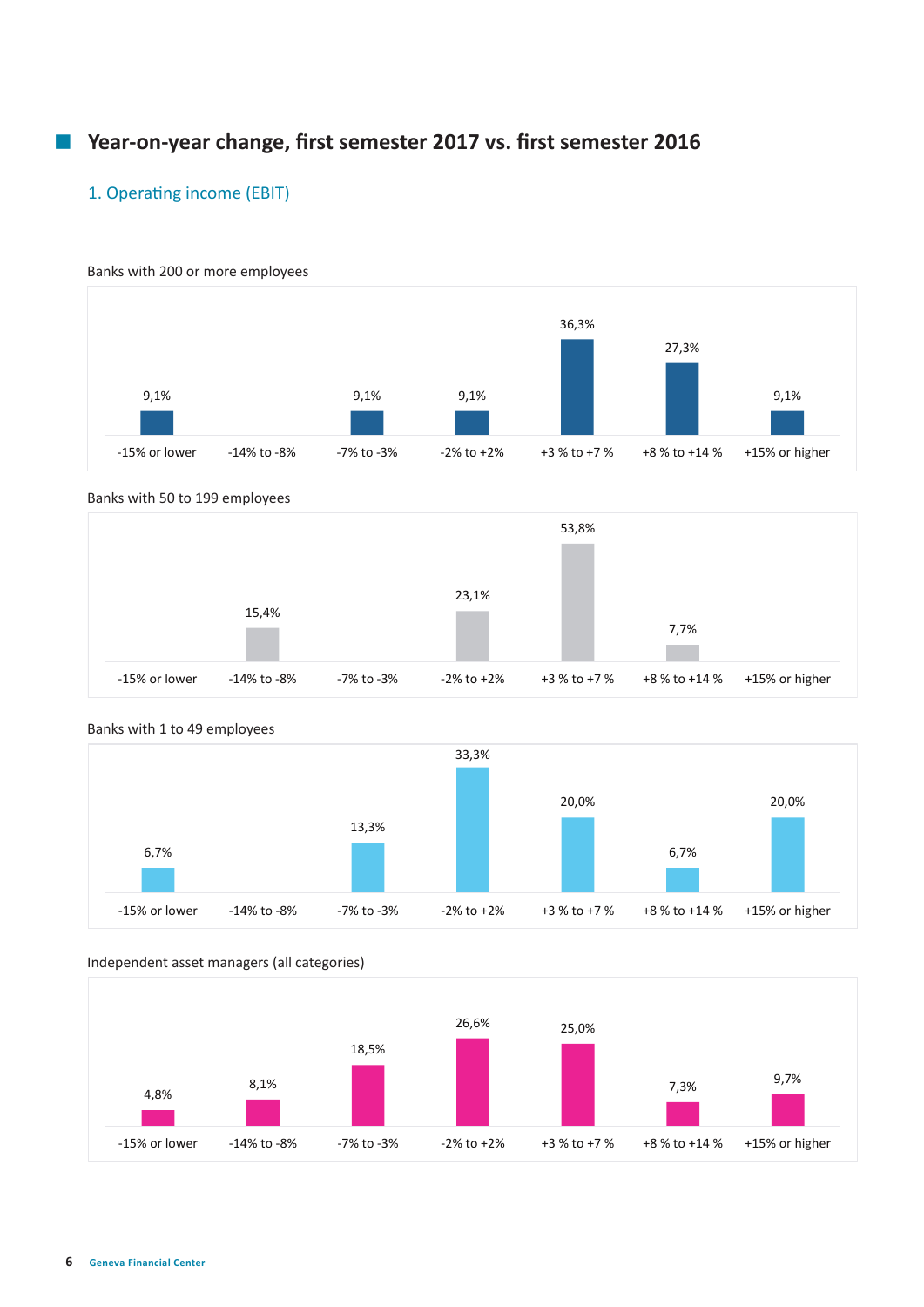# 2. Net profit



#### Banks with 50 to 199 employees





### Banks with 1 to 49 employees

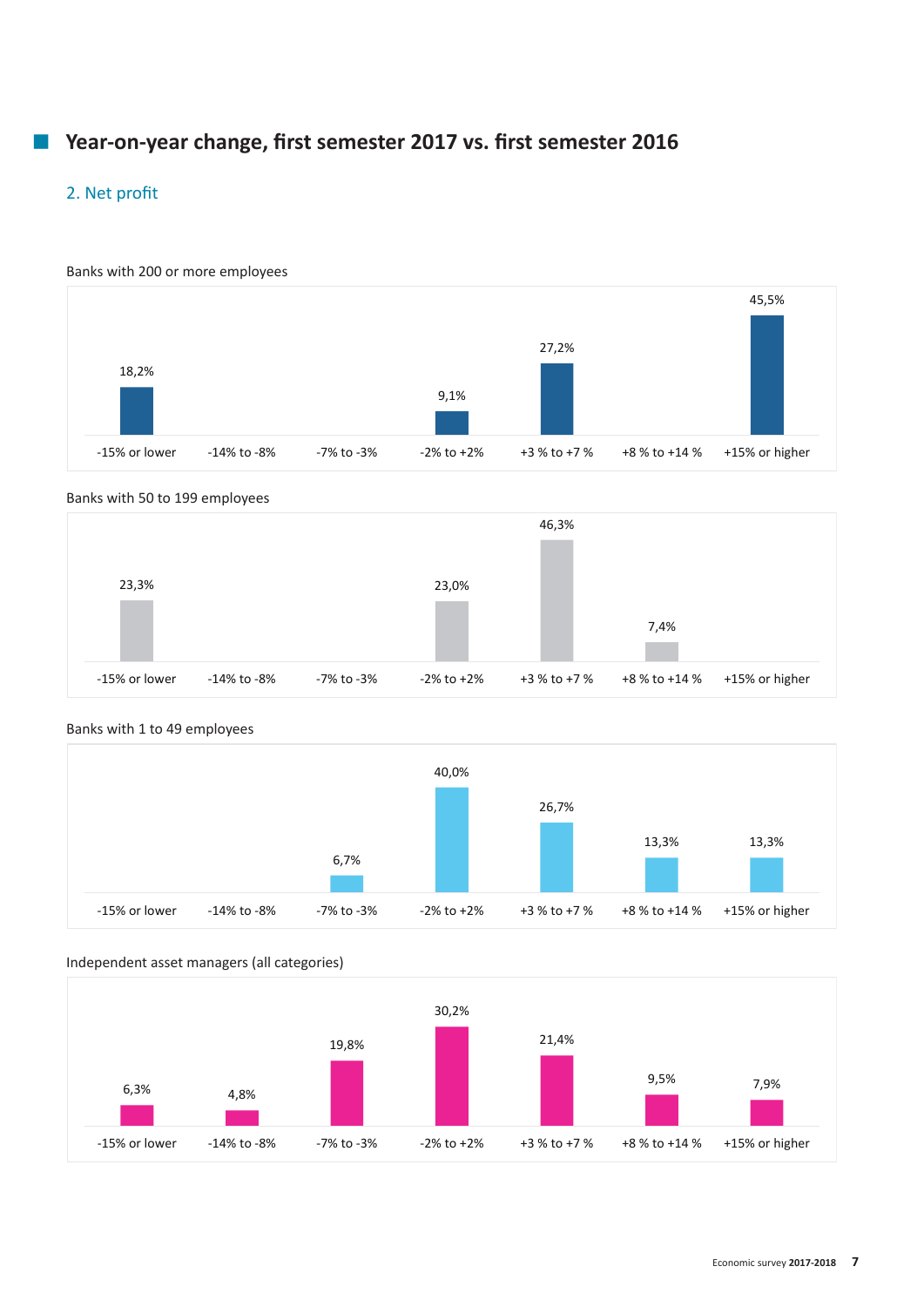### 3a. Labour costs (excluding non-wage costs)



Banks with 200 or more employees

#### Banks with 50 to 199 employees





# Banks with 1 to 49 employees

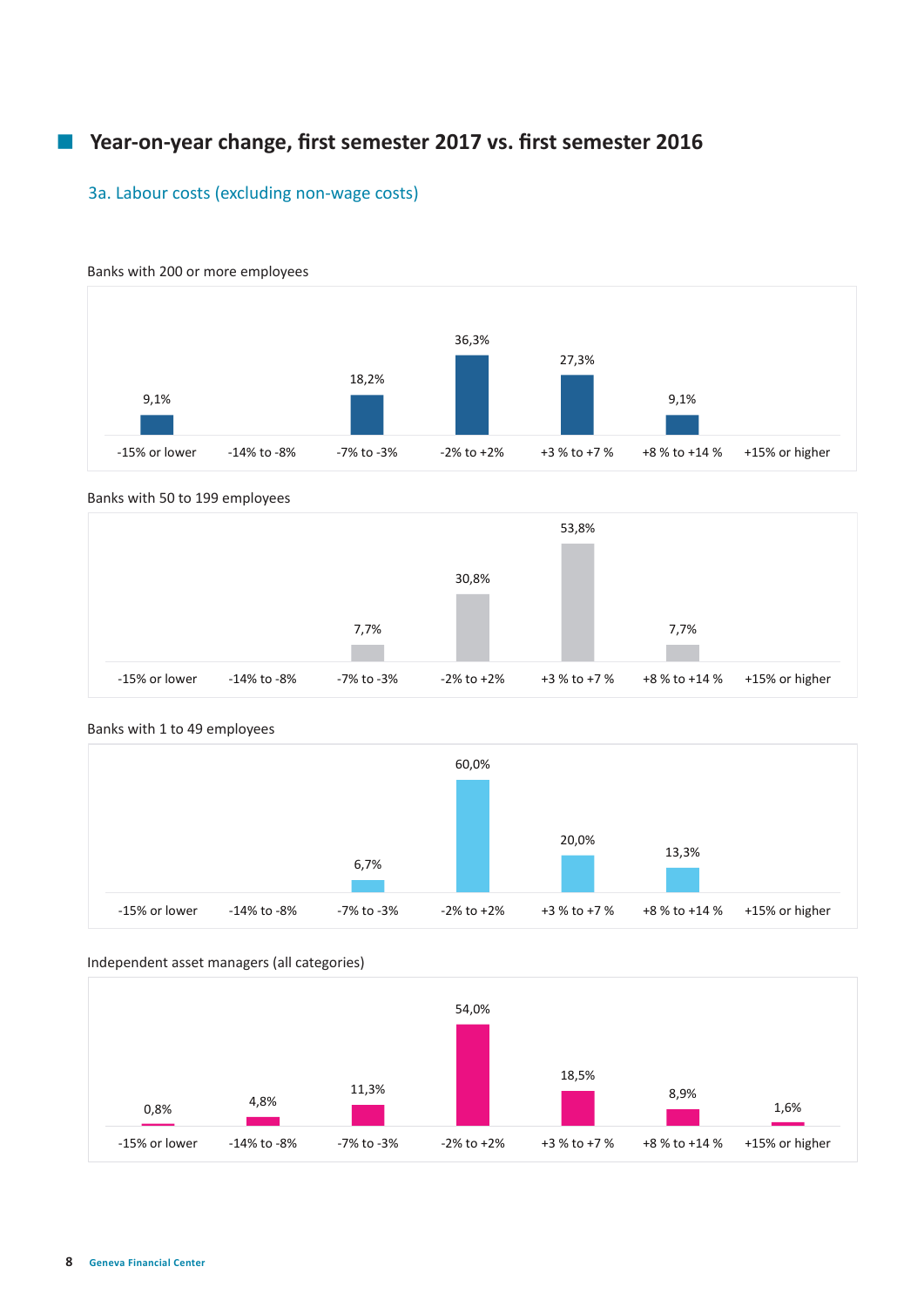### 3b. Non-wage costs

Banks with 200 or more employees



#### Banks with 50 to 199 employees





### Banks with 1 to 49 employees

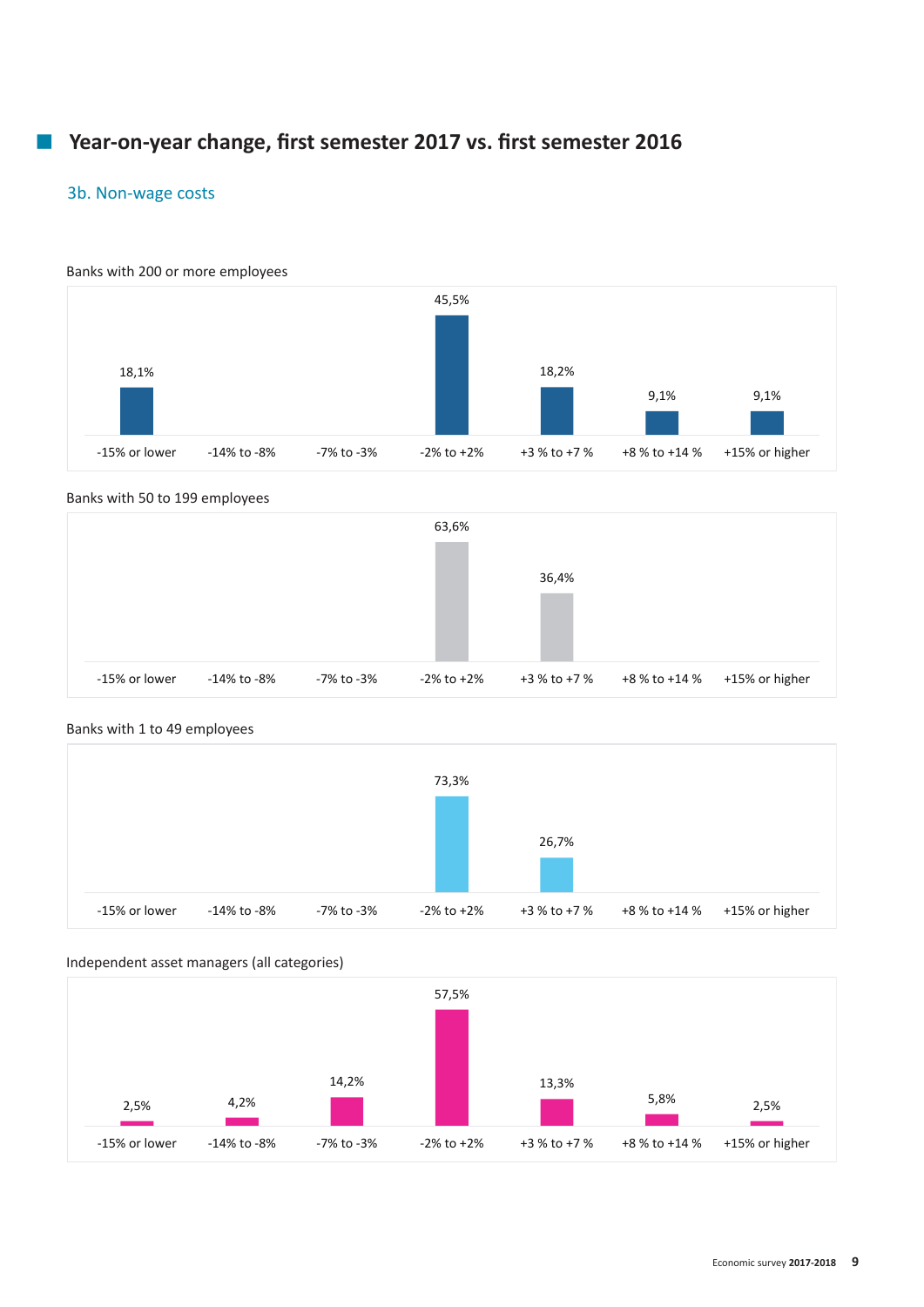### 4. General operating expenses (excluding wages)



#### Banks with 200 or more employees







### Banks with 1 to 49 employees



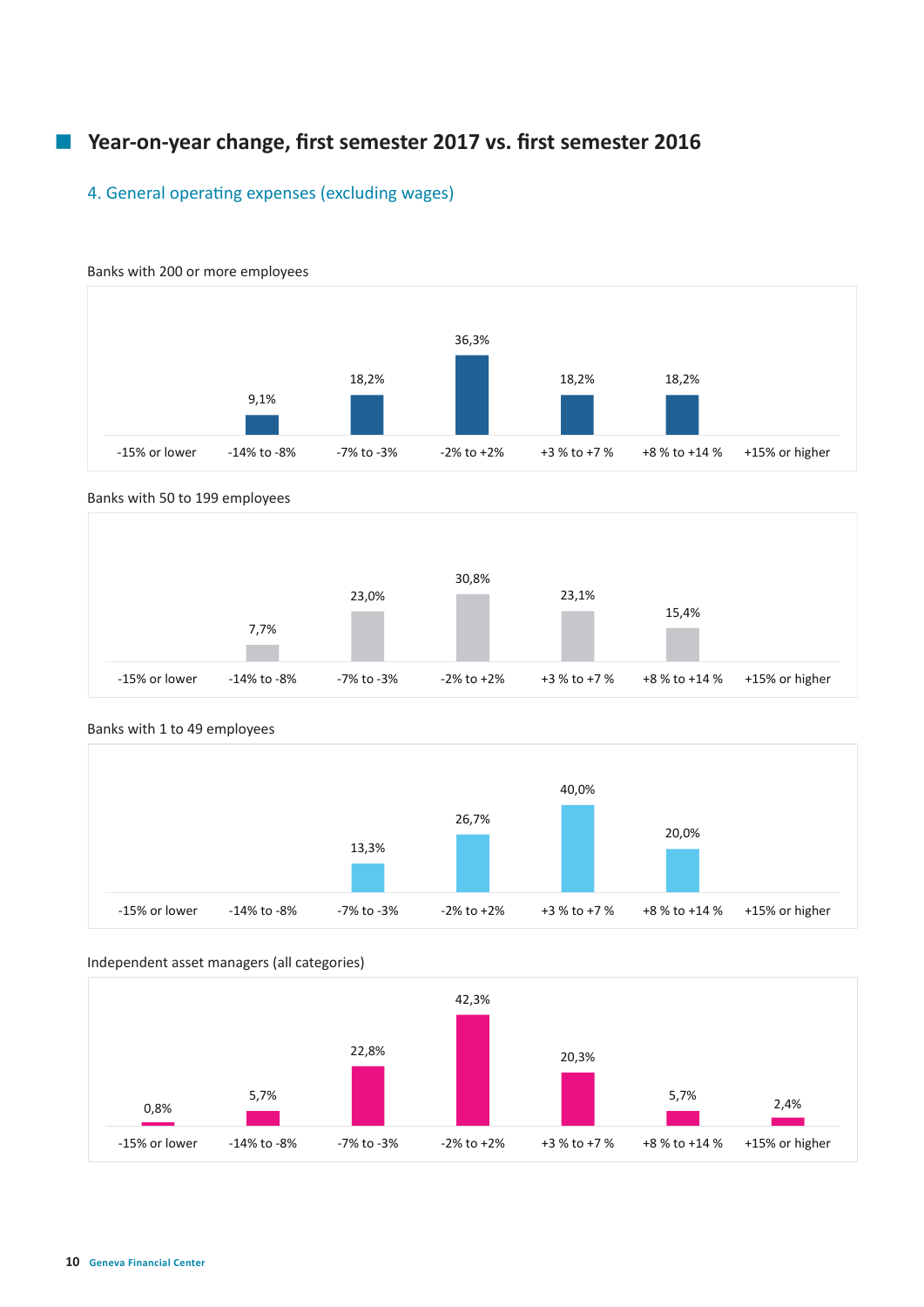# 5. Number of employees

Banks with 200 or more employees



#### Banks with 50 to 199 employees





### Banks with 1 to 49 employees

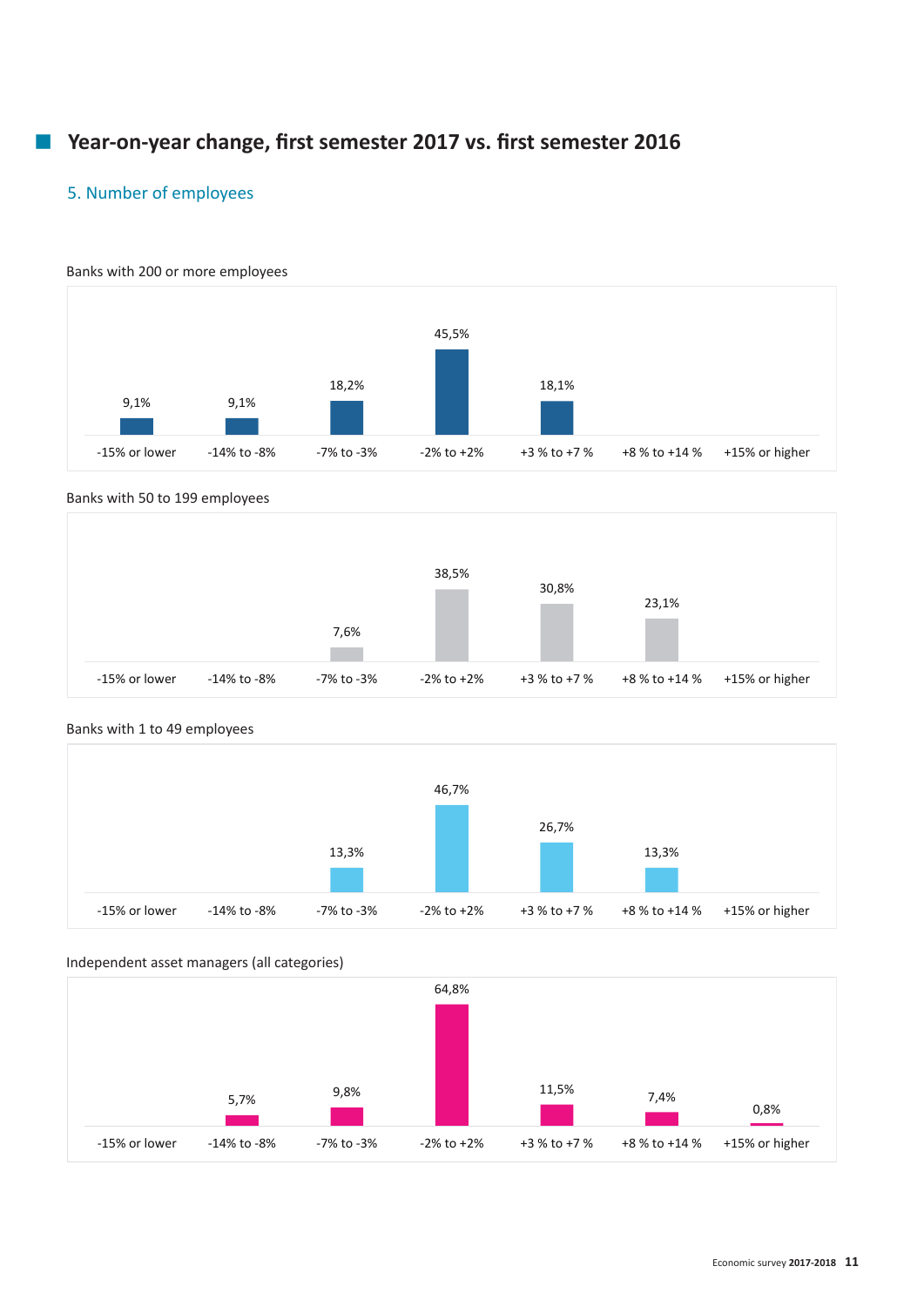# 6a. Change in number of employees in Front office





#### Banks with 50 to 199 employees





### Banks with 1 to 49 employees

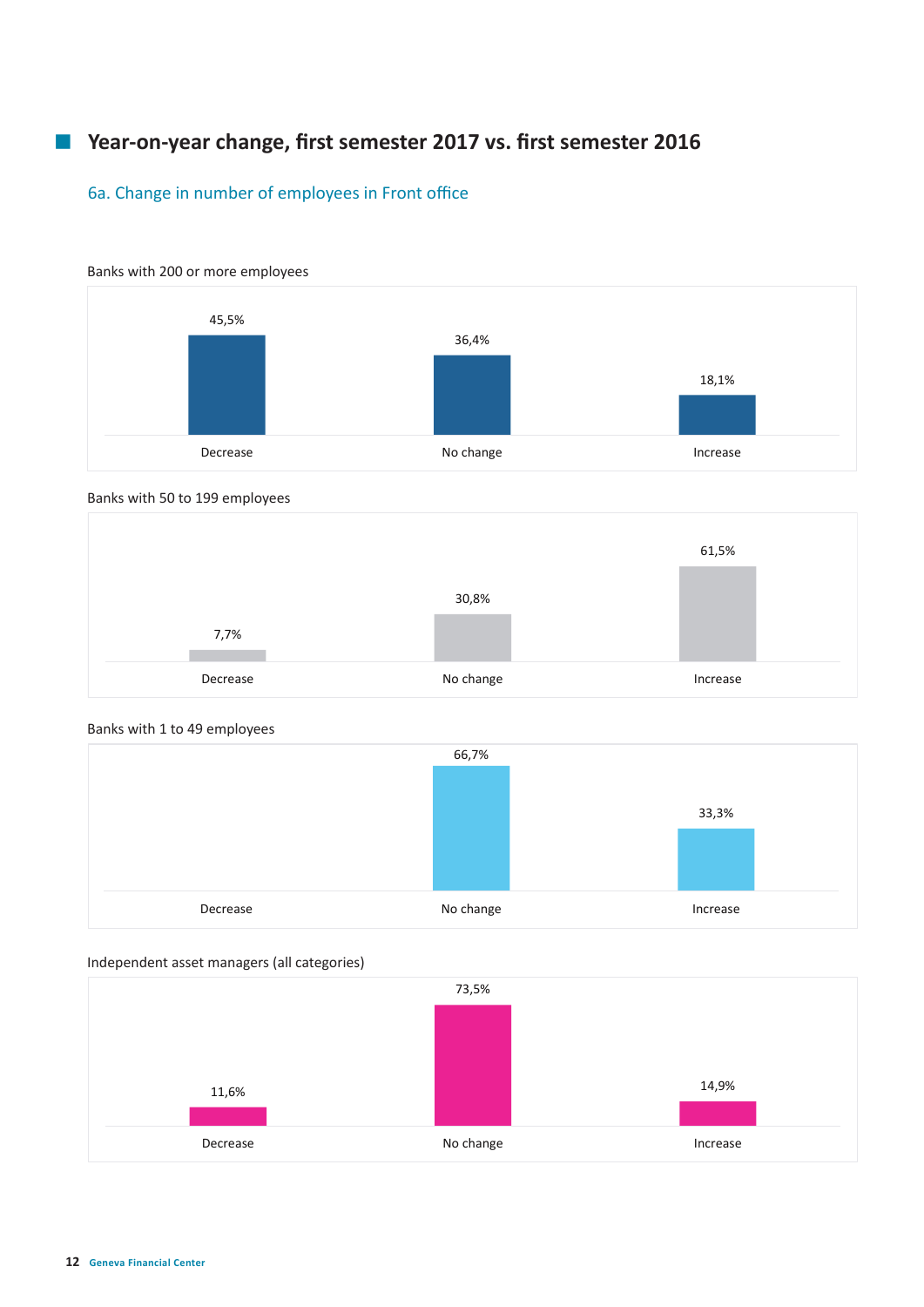# 6b. Change in number of employees in Corporate (general management, risk management, legal, etc.)



#### Banks with 200 or more employees









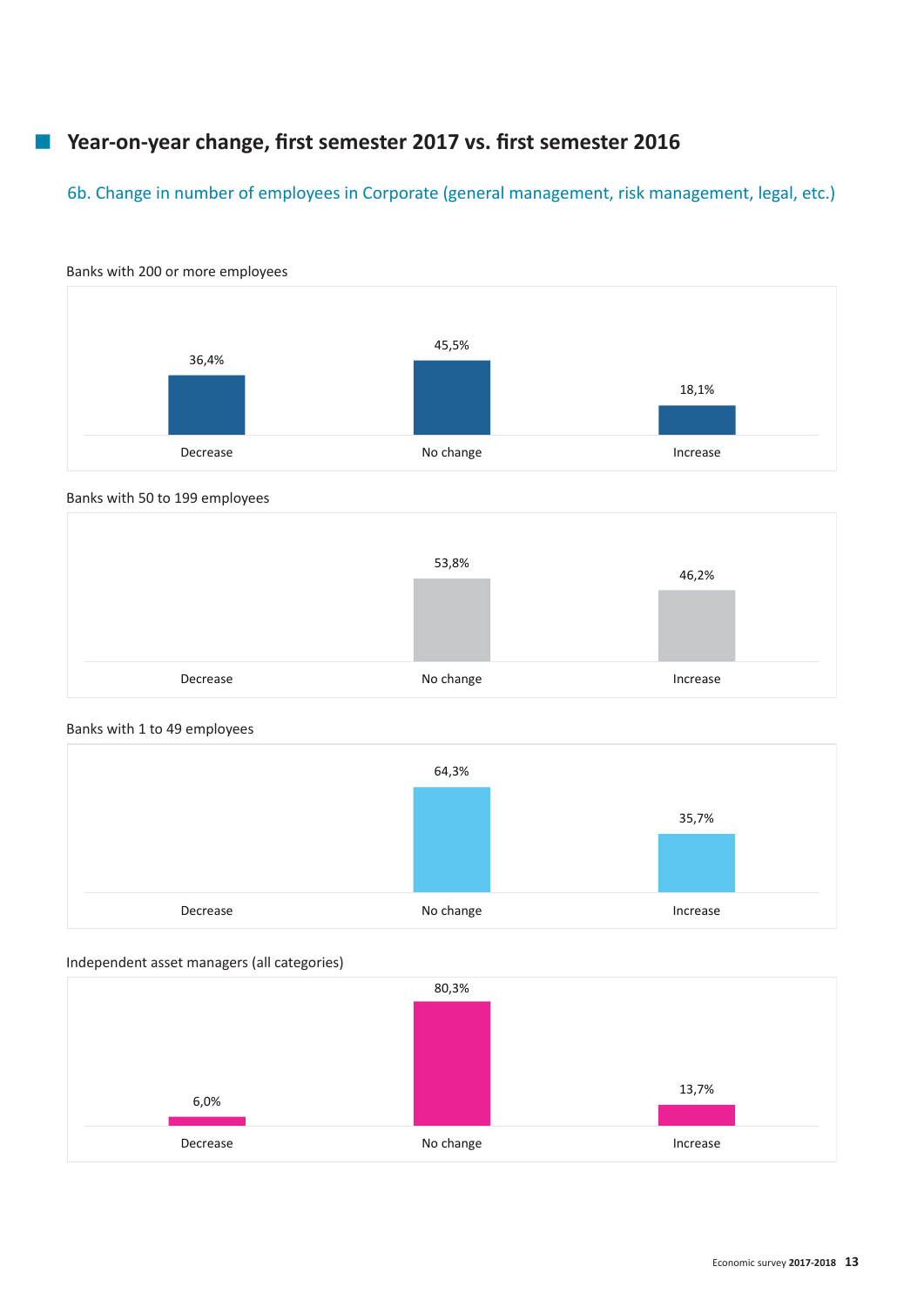# 6c. Change in number of employees in Operations (excluding information technology)



#### Banks with 200 or more employees







### Banks with 1 to 49 employees



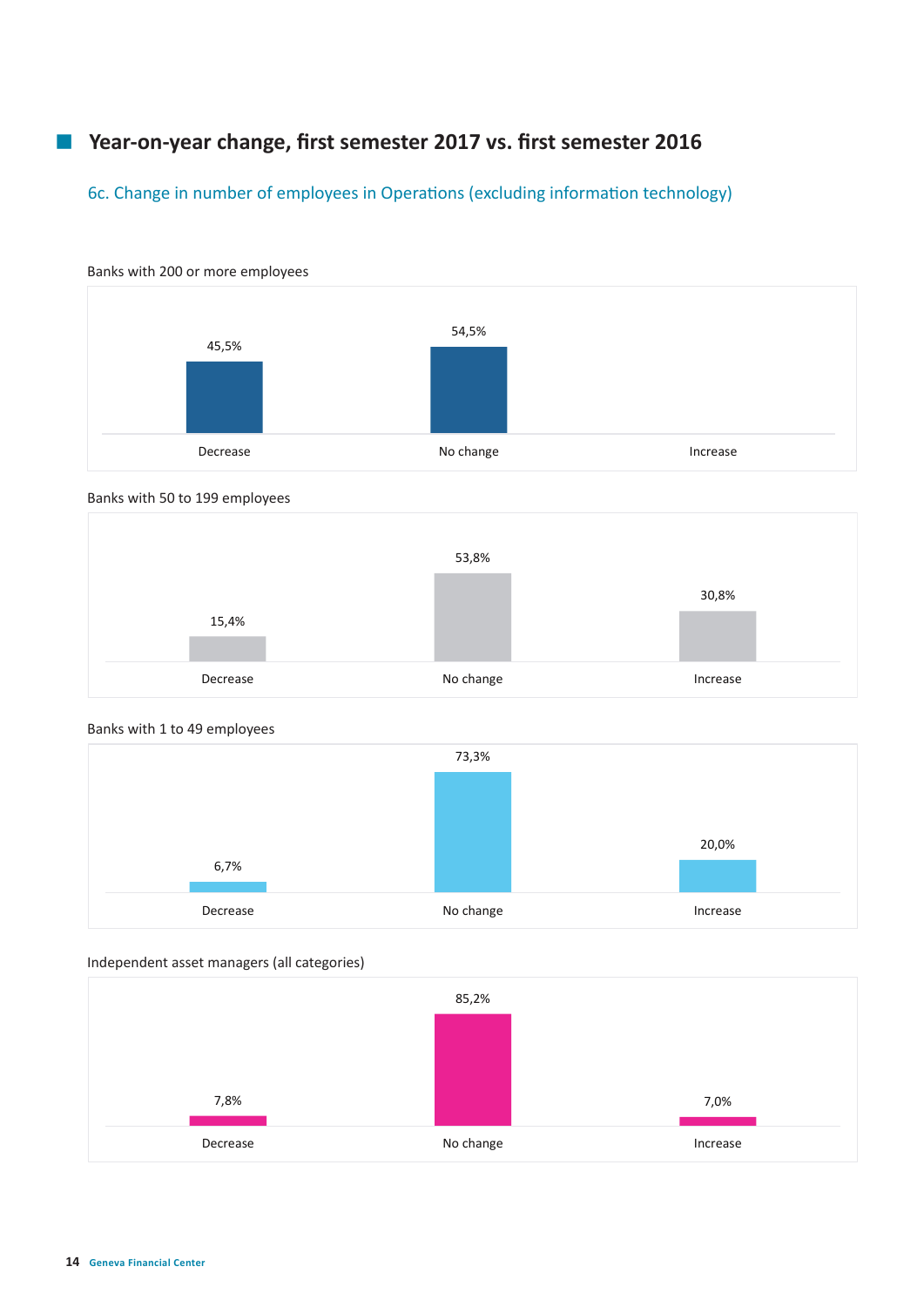# 6d. Change in number of employees in Information technology





#### Banks with 50 to 199 employees





# Banks with 1 to 49 employees

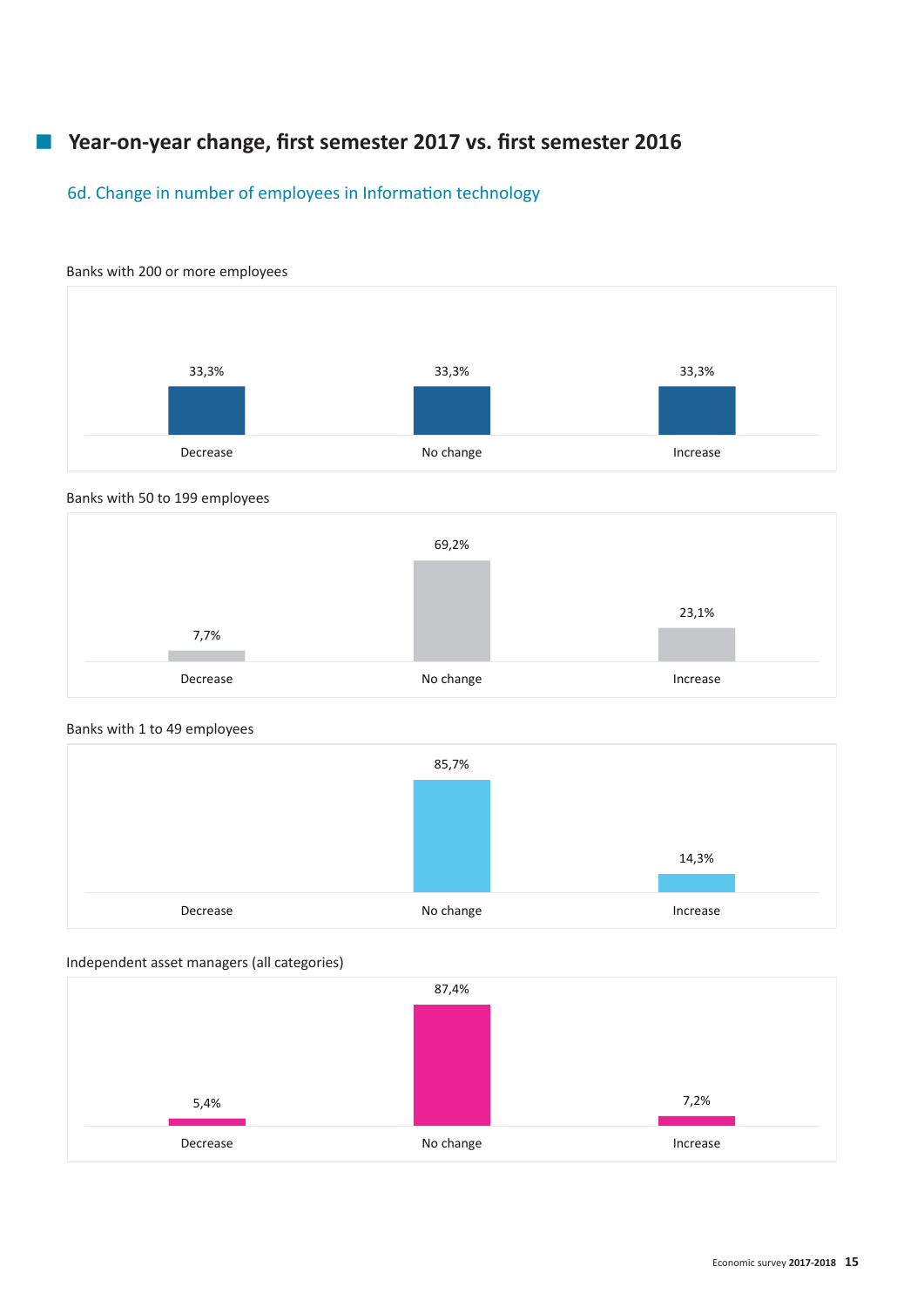# 7. In the area of wealth management, for your company, the first semester 2017 was



#### Banks with 200 or more employees



|                | 30,8%            | 30,8%  | 30,8%    |               |                |
|----------------|------------------|--------|----------|---------------|----------------|
|                |                  |        |          |               | 7,6%           |
| Very difficult | <b>Difficult</b> | Stable | Positive | Very positive | Not applicable |

#### Banks with 1 to 49 employees



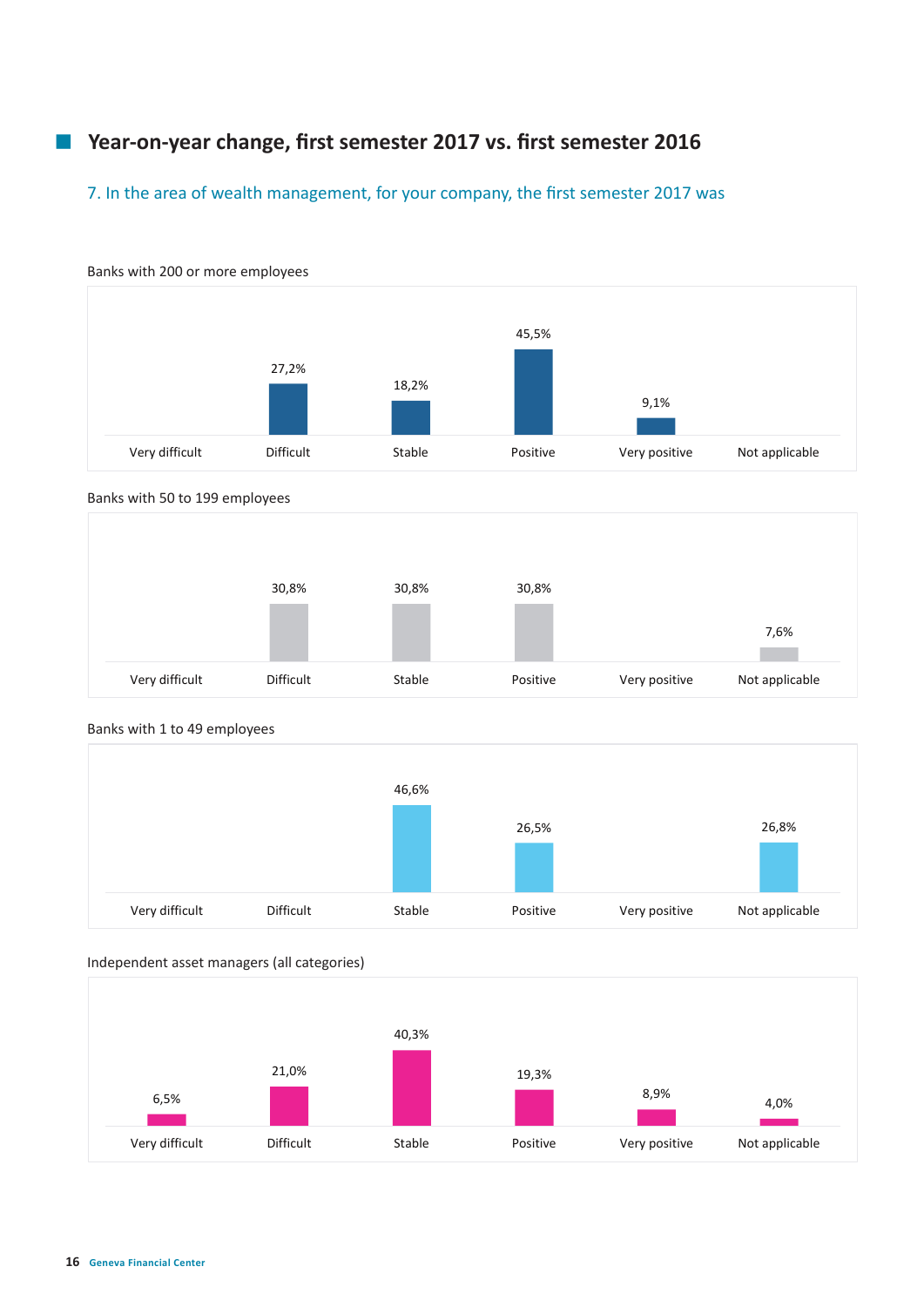# 8. Change in assets under management in CHF, 31.12.2016 to 30.6.2017



#### Banks with 50 to 199 employees





### Banks with 1 to 49 employees

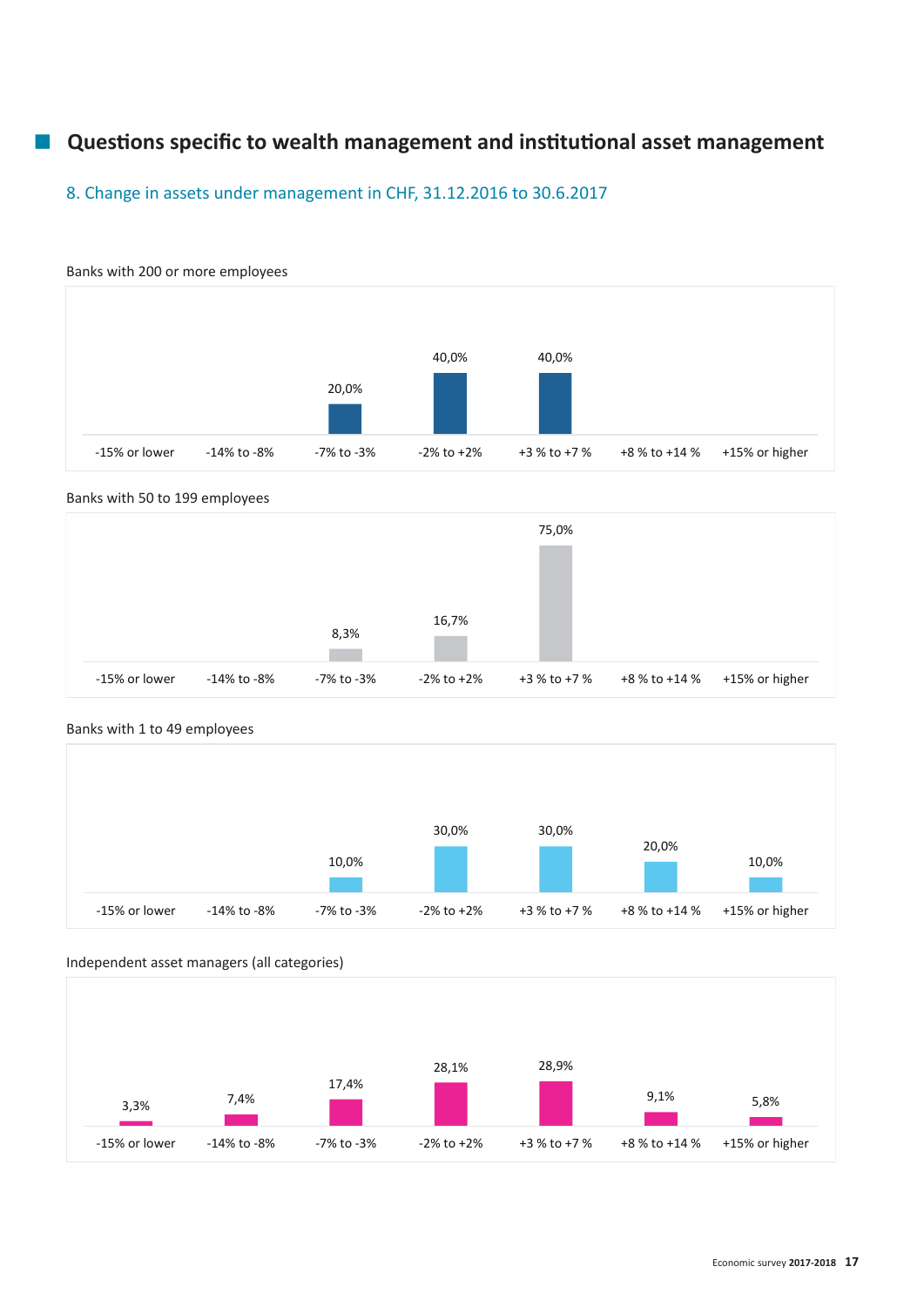# 9. Main cause of change was

(more than one answer possible)

#### Banks with 200 or more employees



#### Banks with 50 to 199 employees



#### Banks with 1 to 49 employees



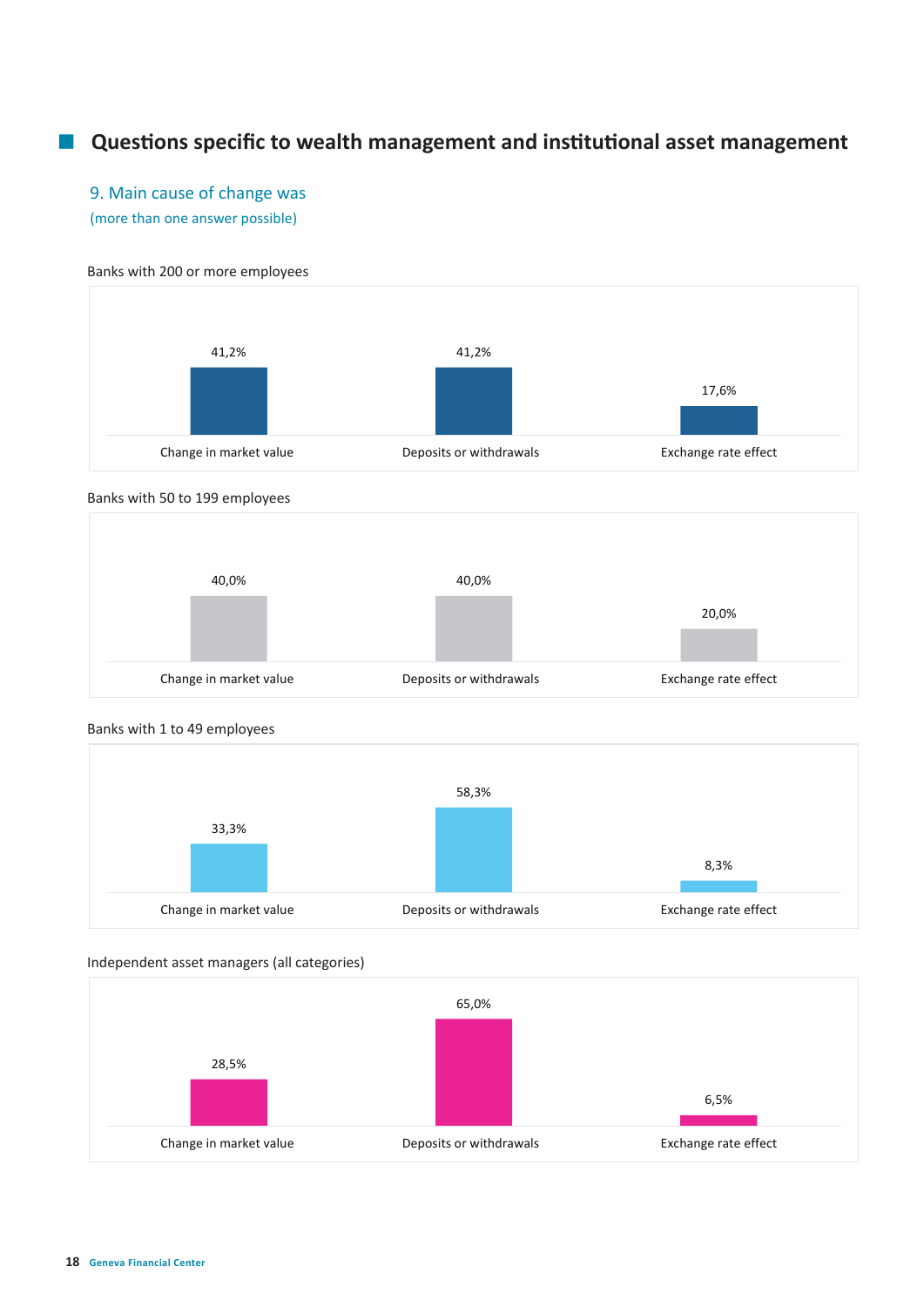# 10a. Private asset management: overall change in net deposits, 31.12.2016 to 30.6.2017



# Banks with 50 to 199 employees





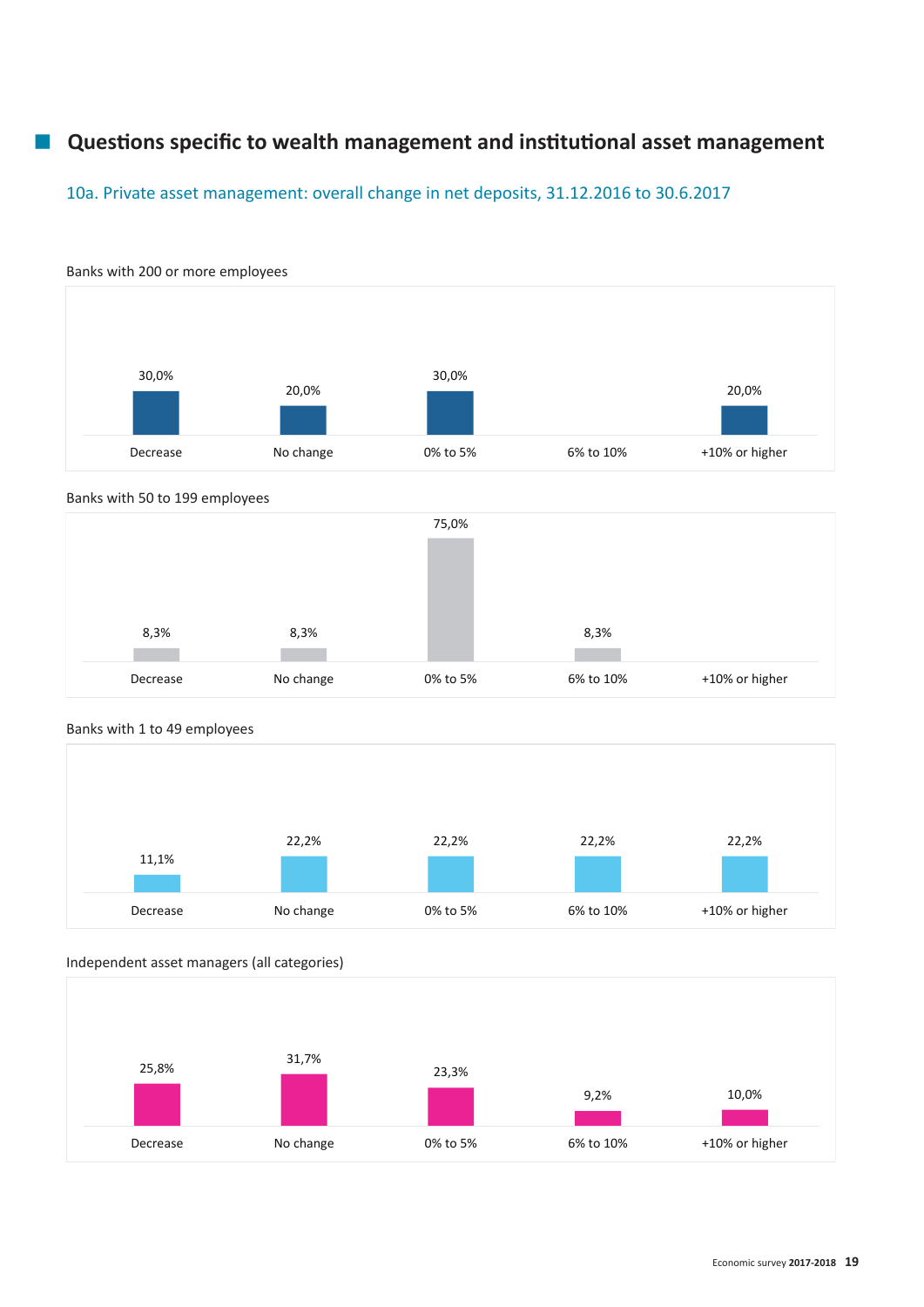10b. This change in assets was due primarily to clients residing

#### Banks with 200 or more employees



#### Banks with 50 to 199 employees



#### Banks with 1 to 49 employees



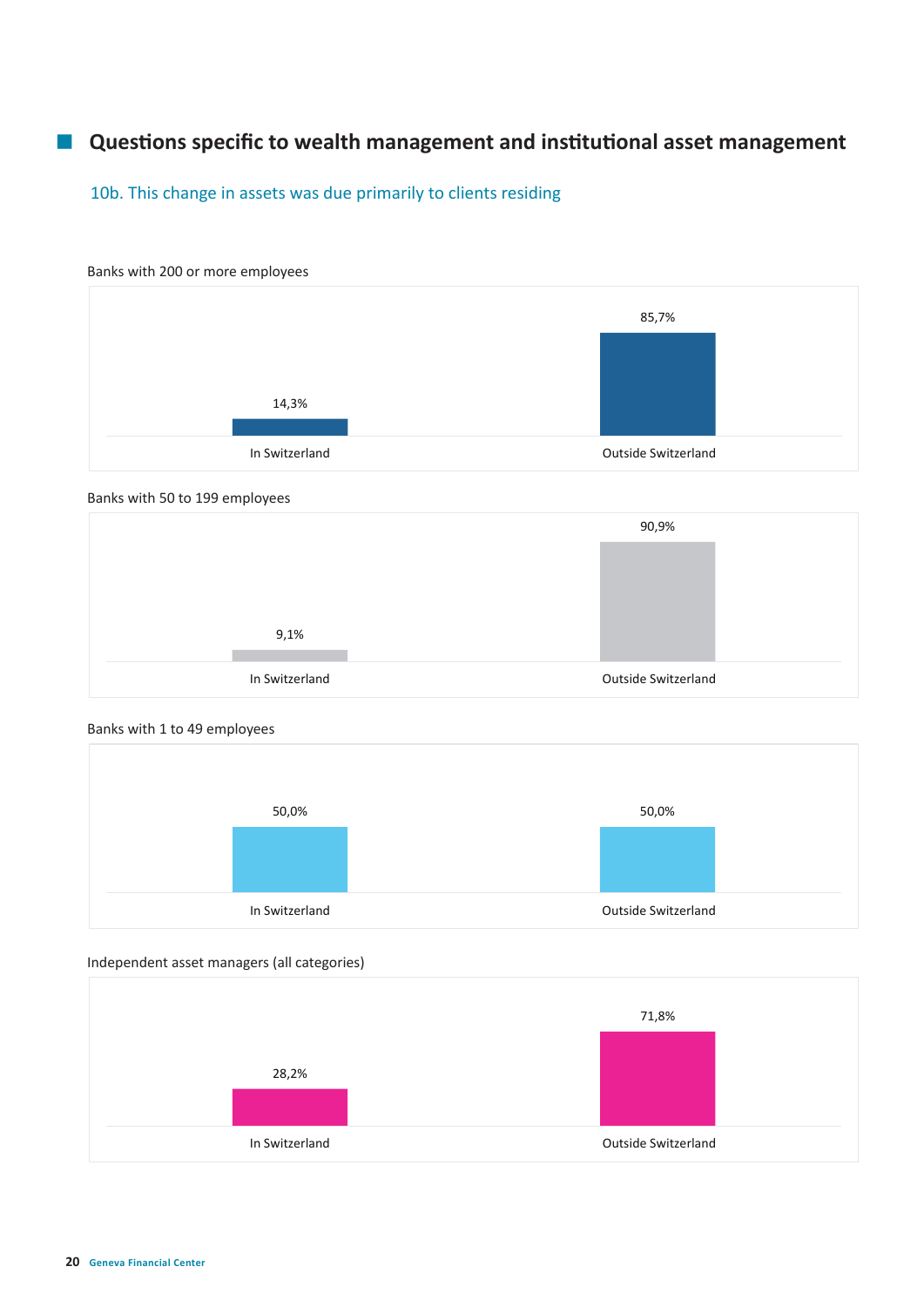### 10c. Wealth management: change in net deposits from outside Switzerland, by geographic area



Banks with 200 or more employees



#### Banks with 50 to 199 employees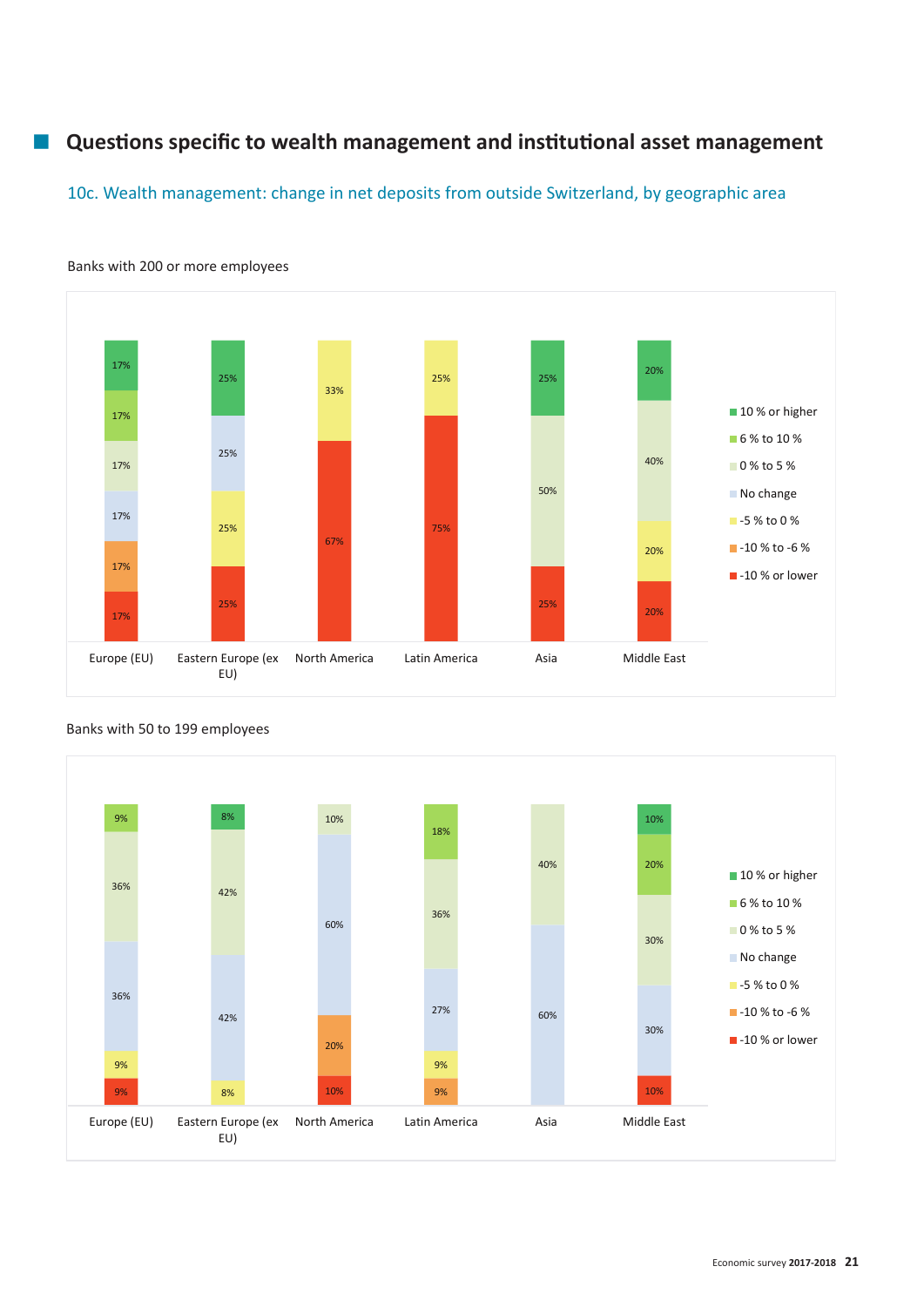### 10c. Wealth management: change in net deposits from outside Switzerland, by geographic area



Banks with 1 to 49 employees

Independant asset managers (all categories)

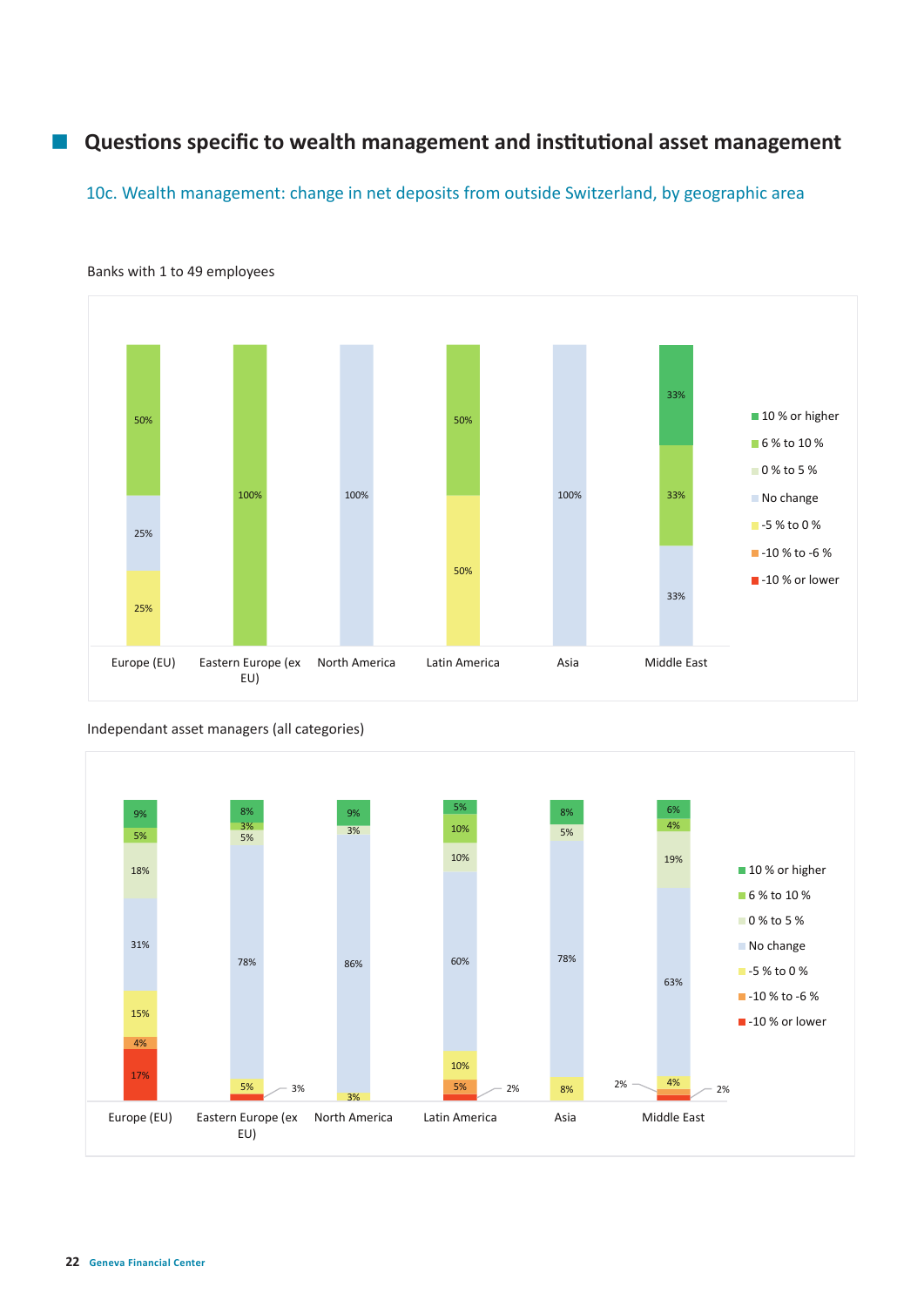11a. Would your business model change significantly if Switzerland did not obtain facilitated access to European markets?





#### Banks with 50 to 199 employees



#### Banks with 1 to 49 employees



Independent asset managers (all categories)

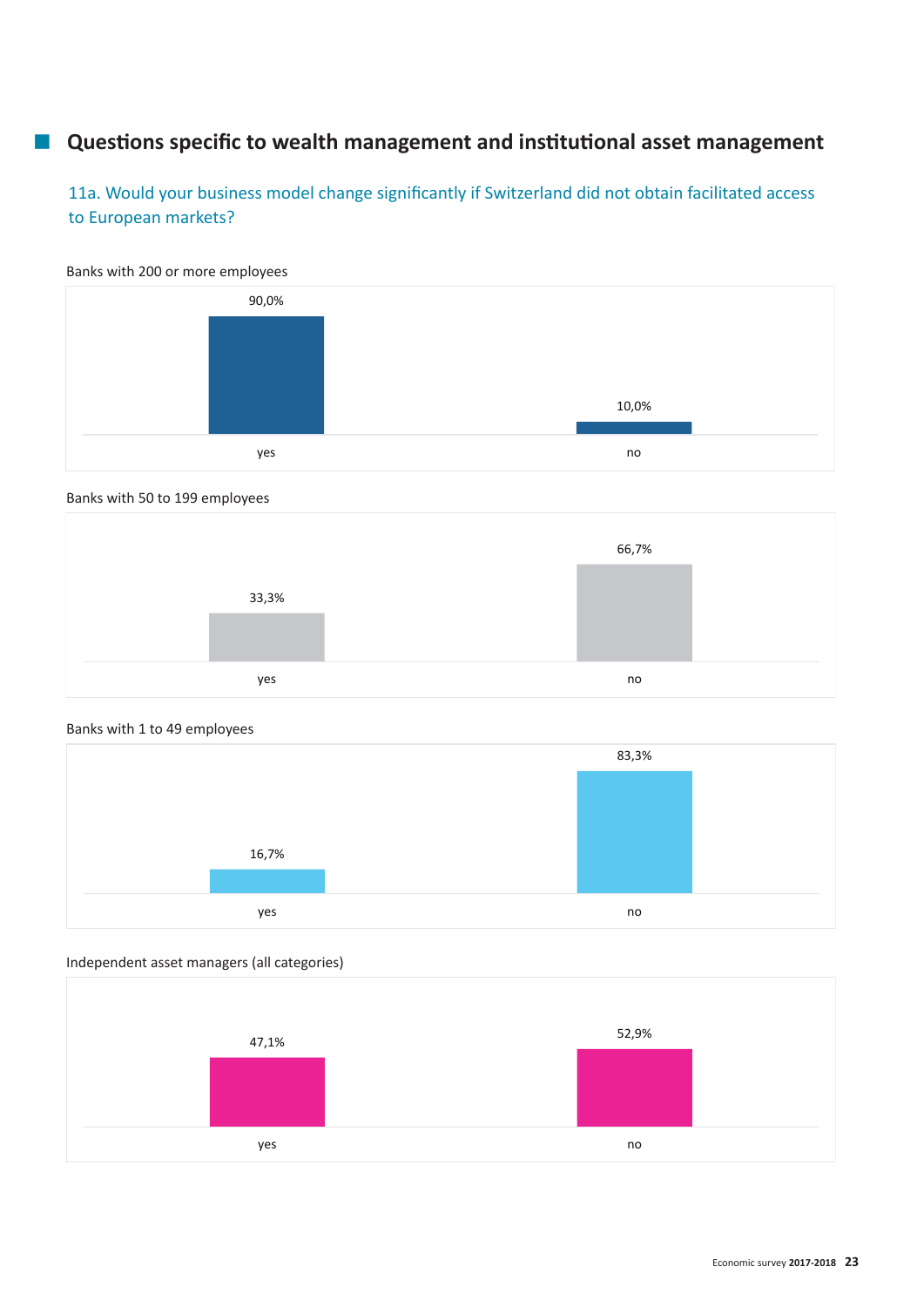11b. If yes, which area of your company would this affect most?









#### Banks with 1 to 49 employees



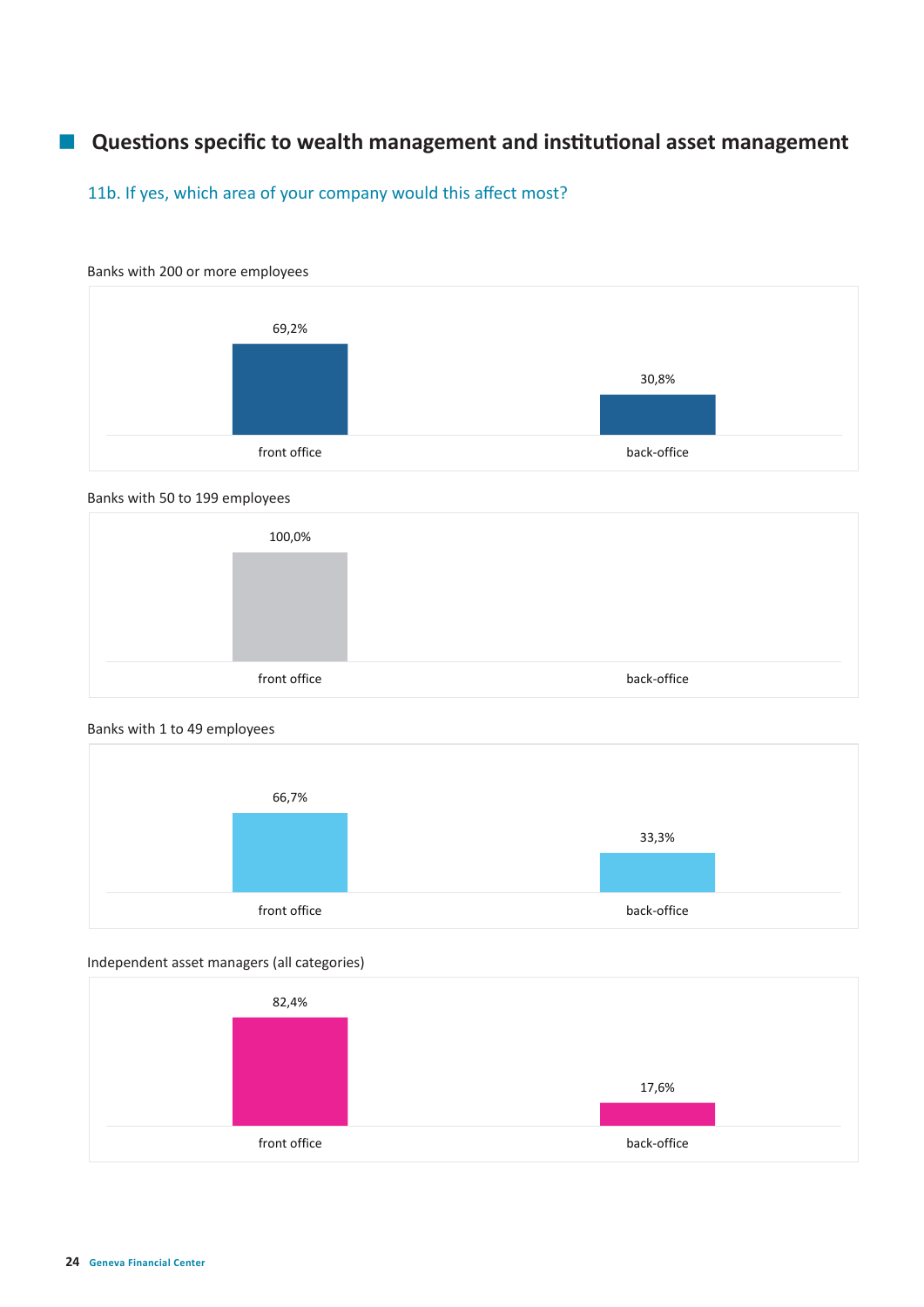# **■** Outlook for 2017 full year vs. 2016

# 12. Expected change in operating income (EBIT)



#### Banks with 200 or more employees







# Banks with 1 to 49 employees

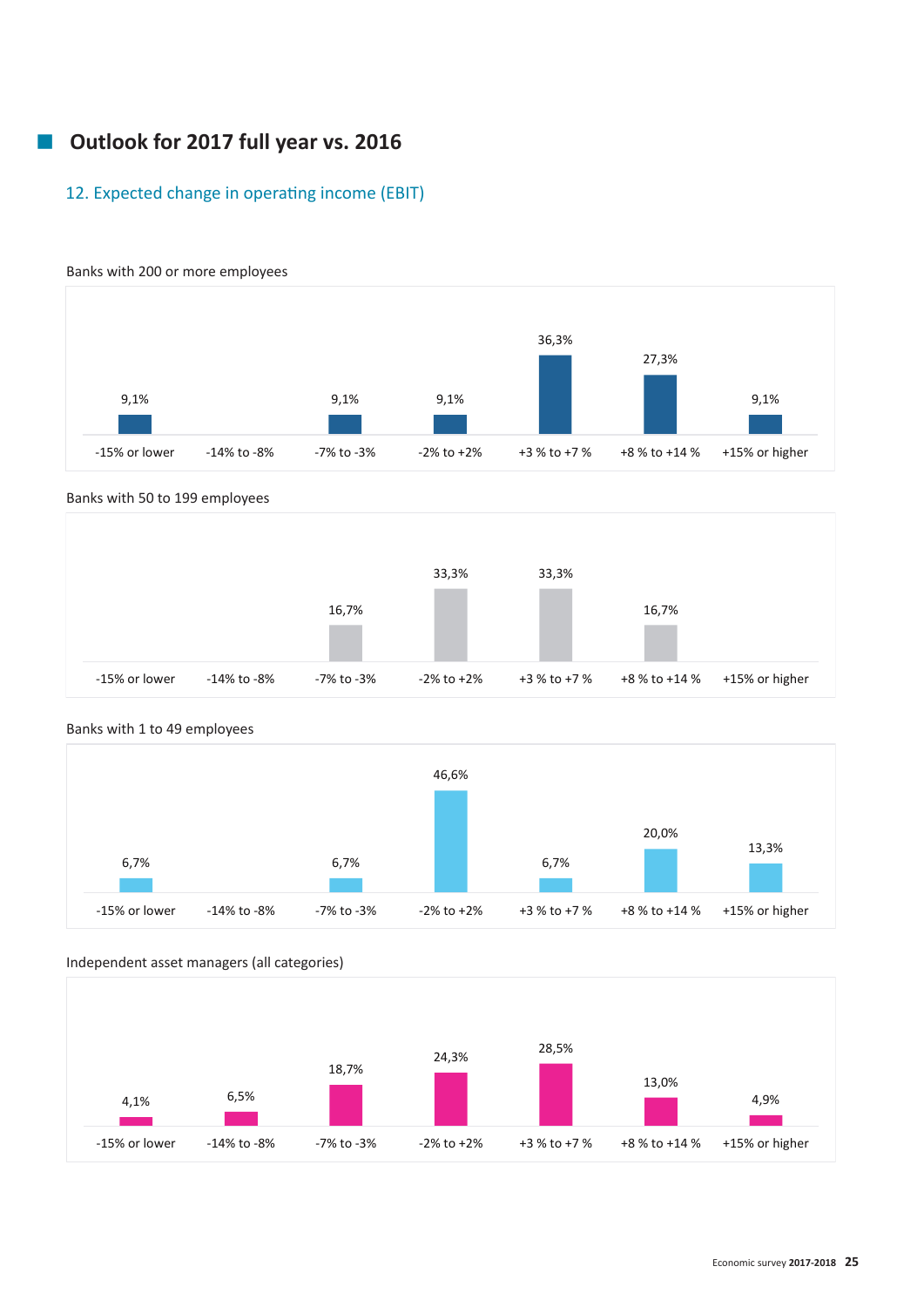# **E** Outlook for 2017 full year vs. 2016

### 13. Expected change in net profit

#### Banks with 200 or more employees



#### Banks with 50 to 199 employees





#### Banks with 1 to 49 employees

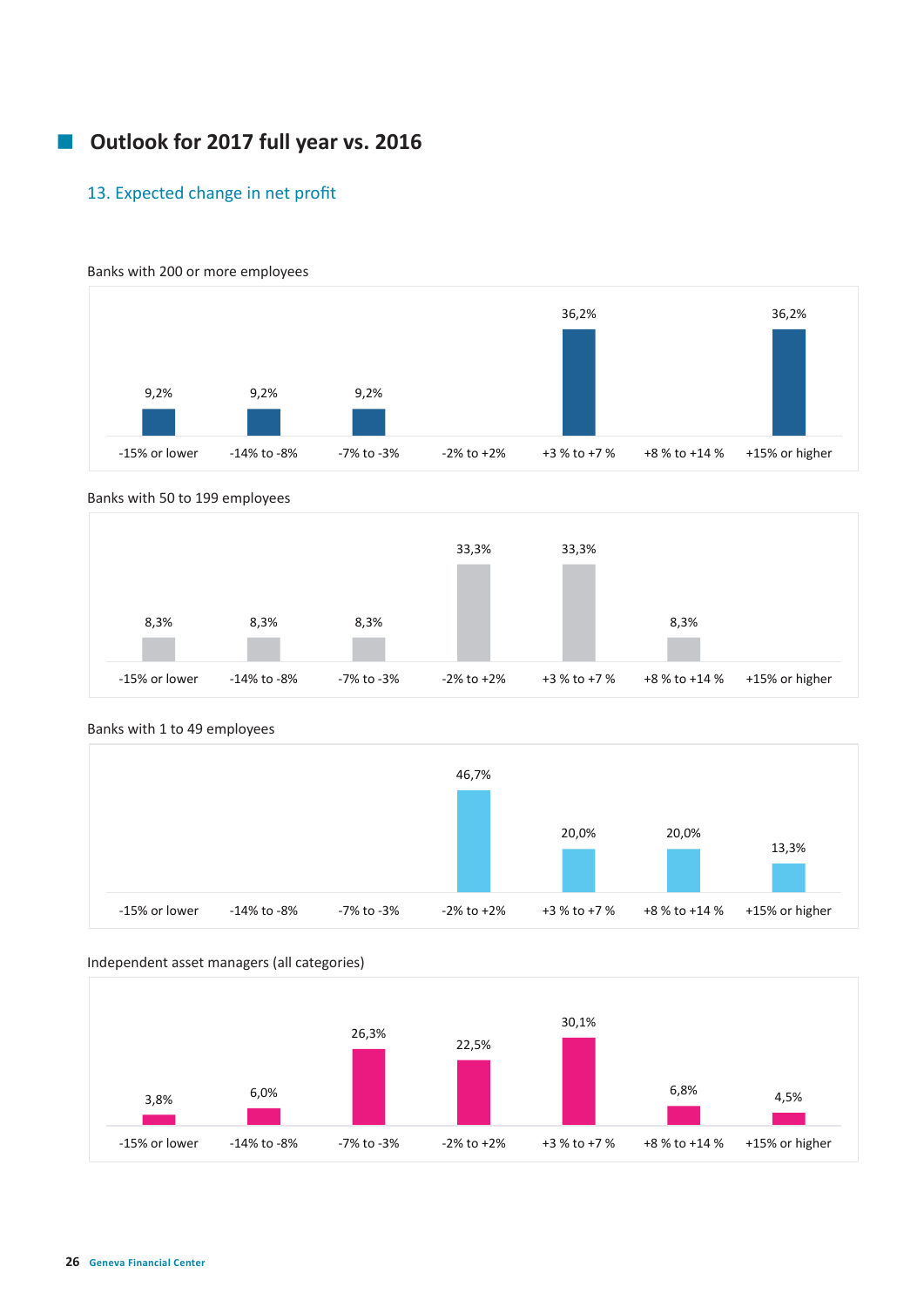# ¡ **Outlook for 2017 full year vs. 2016**

# 14a. Expected change in labour costs (excluding non-wage costs)



#### Banks with 50 to 199 employees





### Banks with 1 to 49 employees

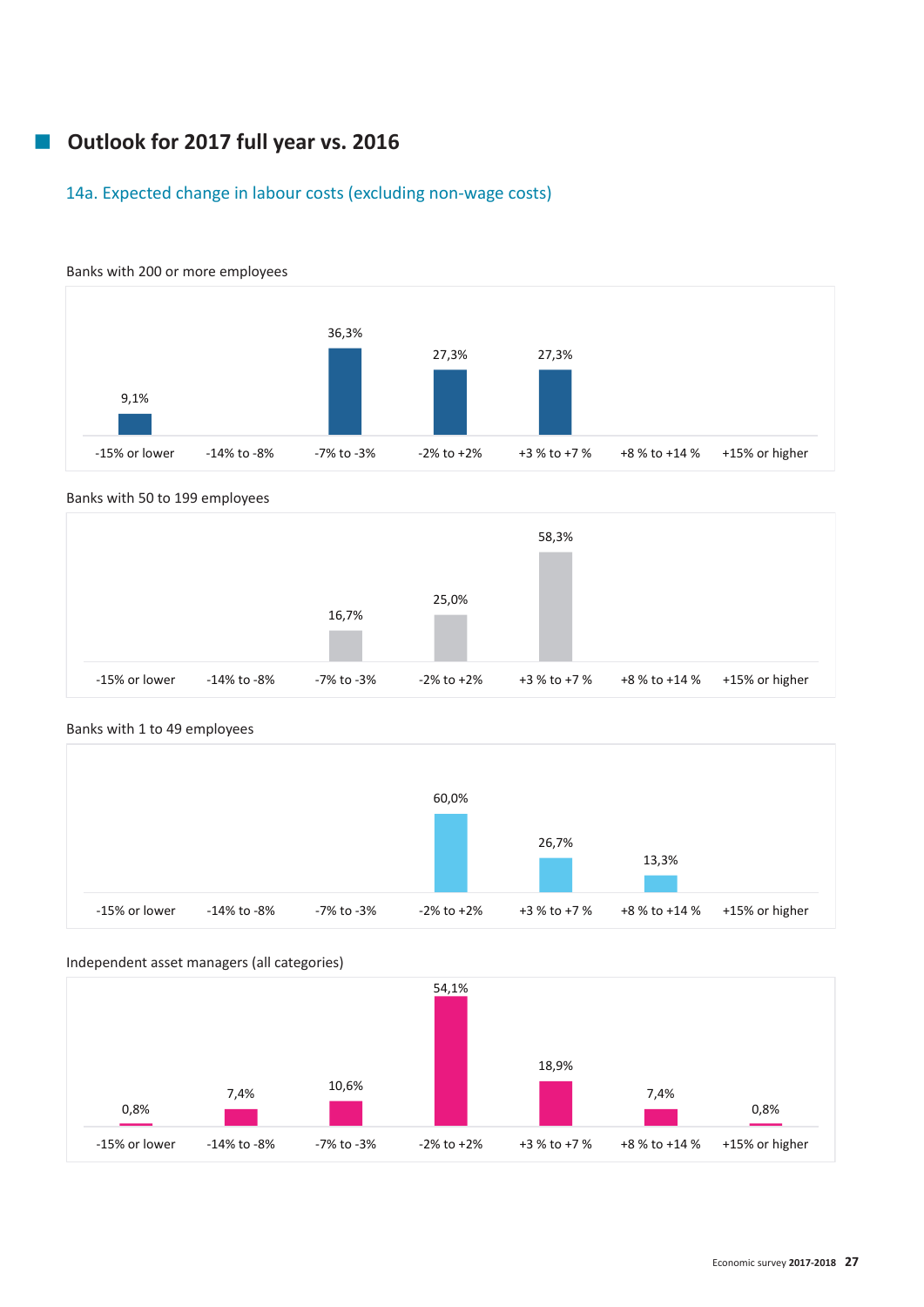# **• Outlook for 2017 full year vs. 2016**

### 14b. Expected change in non-wage costs



Banks with 200 or more employees

#### Banks with 50 to 199 employees





### Banks with 1 to 49 employees

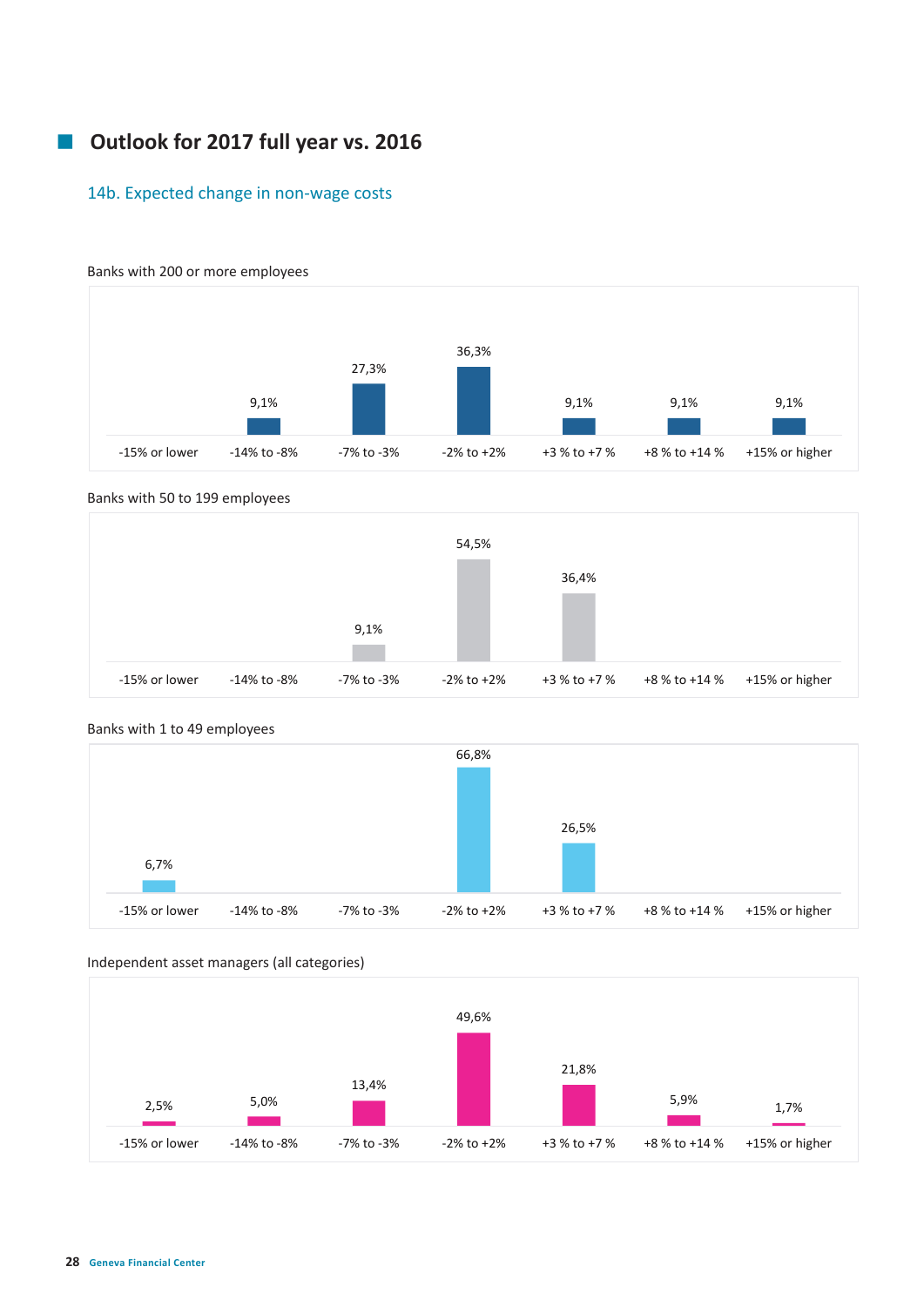# ¡ **Outlook for 2017 full year vs. 2016**

# 15. Expected change in general expenses (excluding wages)



#### Banks with 50 to 199 employees





### Banks with 1 to 49 employees

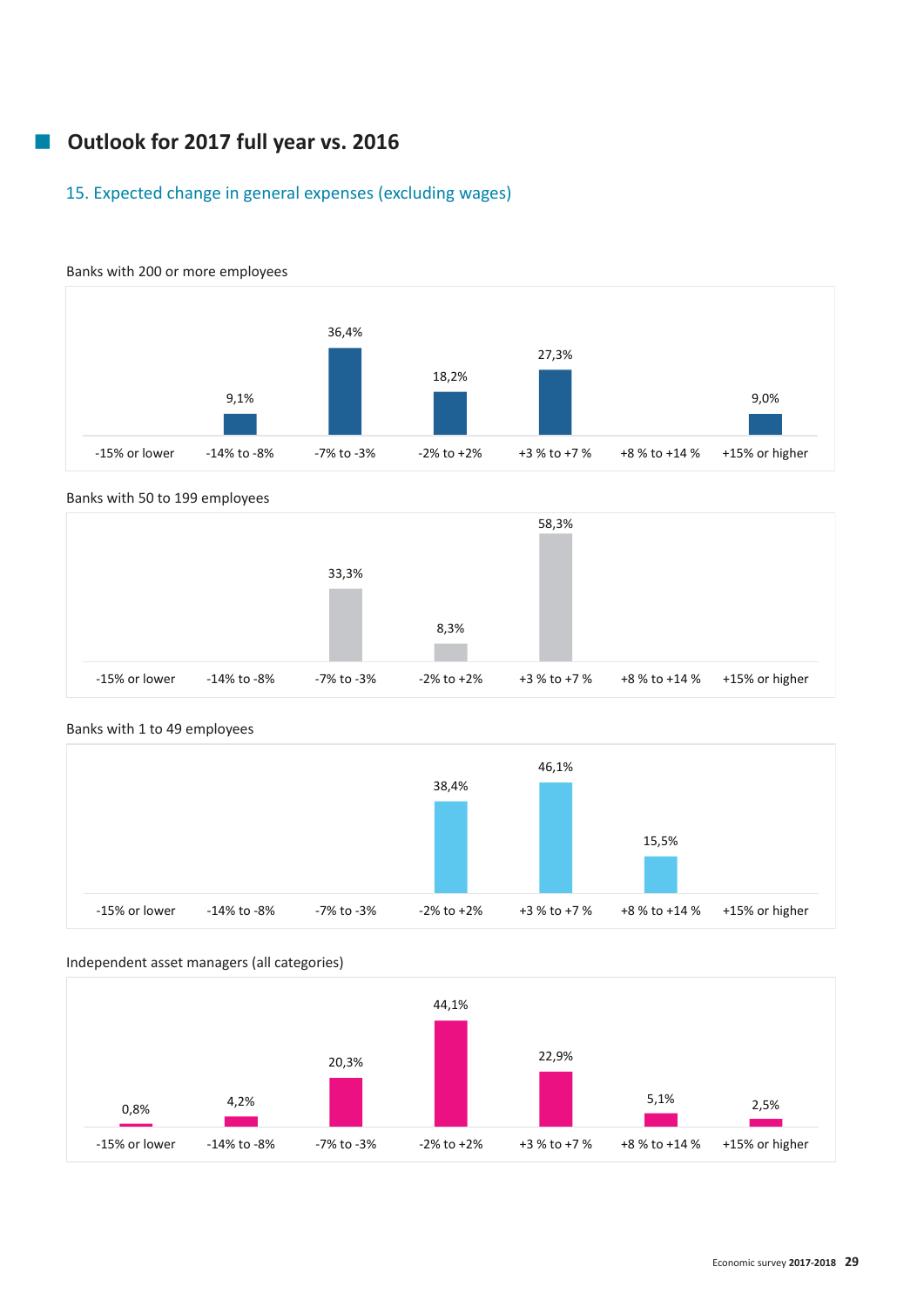# ¡ **Outlook for 2017 full year vs. 2016**

### 16. Expected change in number of employees



#### Banks with 200 or more employees

#### Banks with 50 to 199 employees

|                                                         |                                                       |                          |                                                           |           |                                      | 23,5%                                                           | 41,1%                                  |
|---------------------------------------------------------|-------------------------------------------------------|--------------------------|-----------------------------------------------------------|-----------|--------------------------------------|-----------------------------------------------------------------|----------------------------------------|
|                                                         | 5,9%                                                  | 5,9%                     | 11,8%                                                     | 11,8%     |                                      |                                                                 |                                        |
| decrease<br>(due to activities<br>relocating<br>abroad) | decrease<br>(due to local<br>framework<br>conditions) | decrease<br>outsourcing) | decrease<br>(due to domestic (due to economic<br>reasons) | no change | increase<br>relocating to<br>Geneva) | increase<br>(due to activities (due to merger &<br>acquisition) | increase<br>(due to organic<br>growth) |

#### Banks with 1 to 49 employees



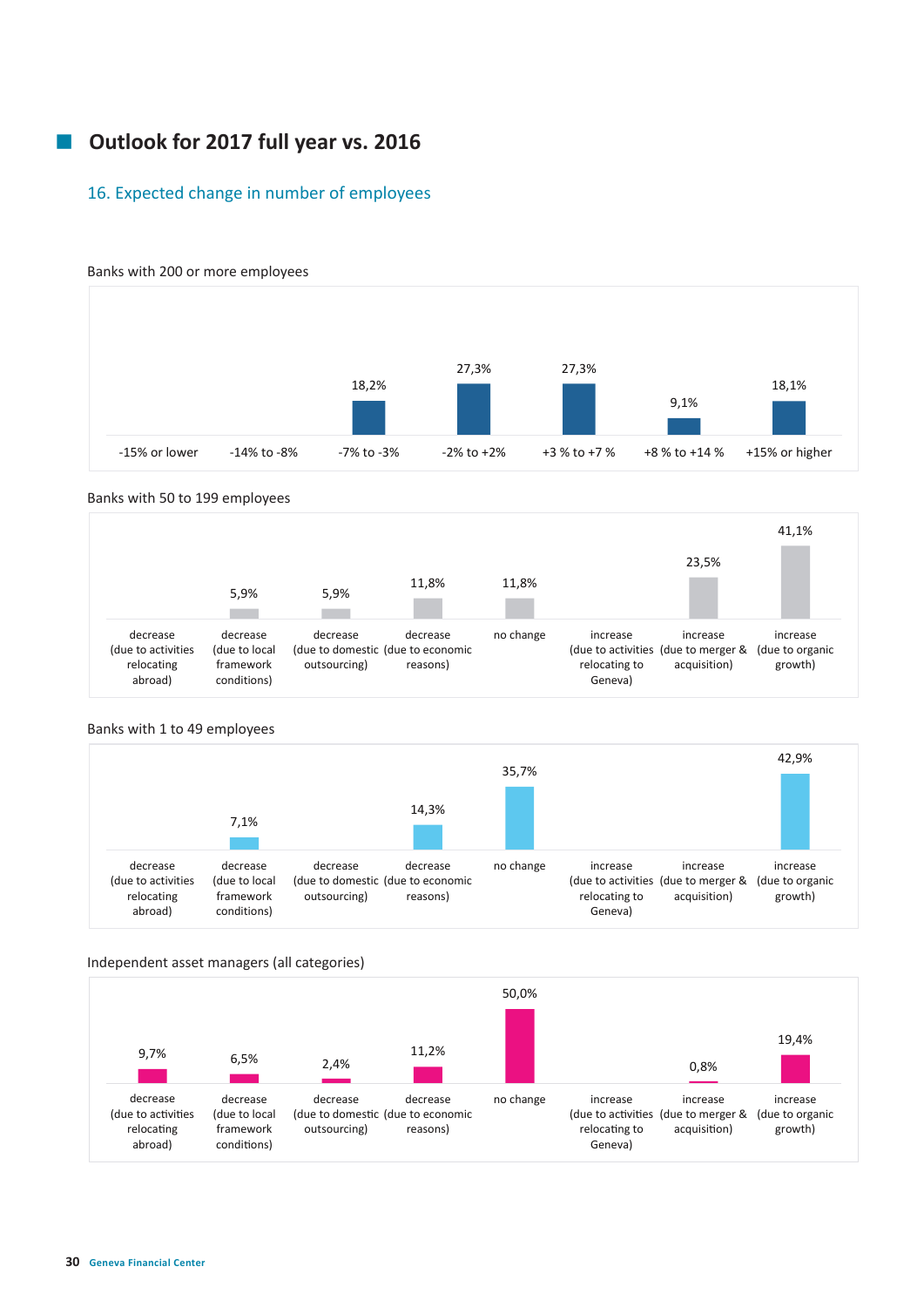# **• Outlook for 2017 full year vs. 2016**

# 17. For your company, 2016 overall is likely to be











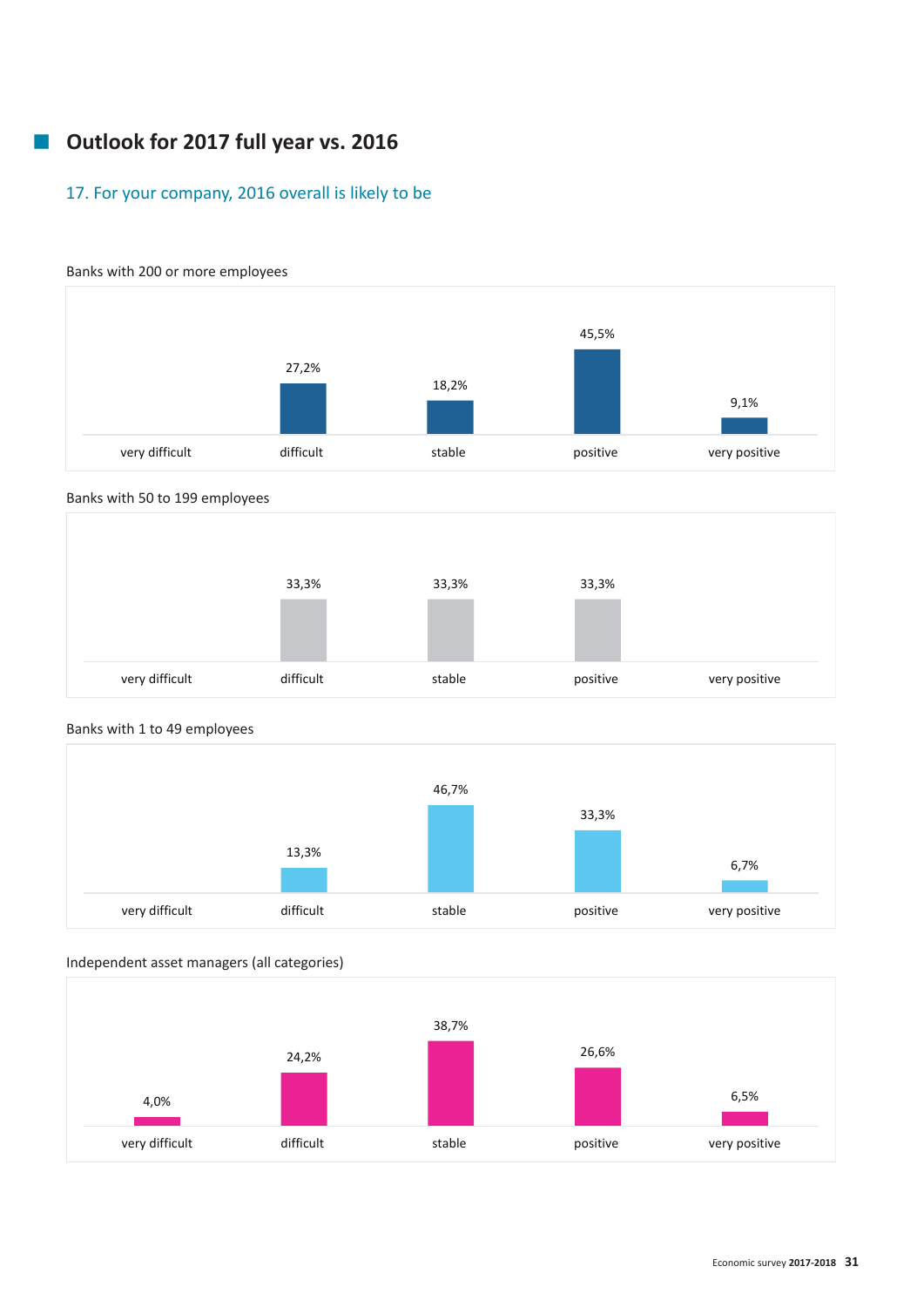# ¡ **Outlook for 2018**

# 18. For your company, the year 2018 is likely to be



Banks with 200 or more employees

#### Banks with 50 to 199 employees





# Banks with 1 to 49 employees

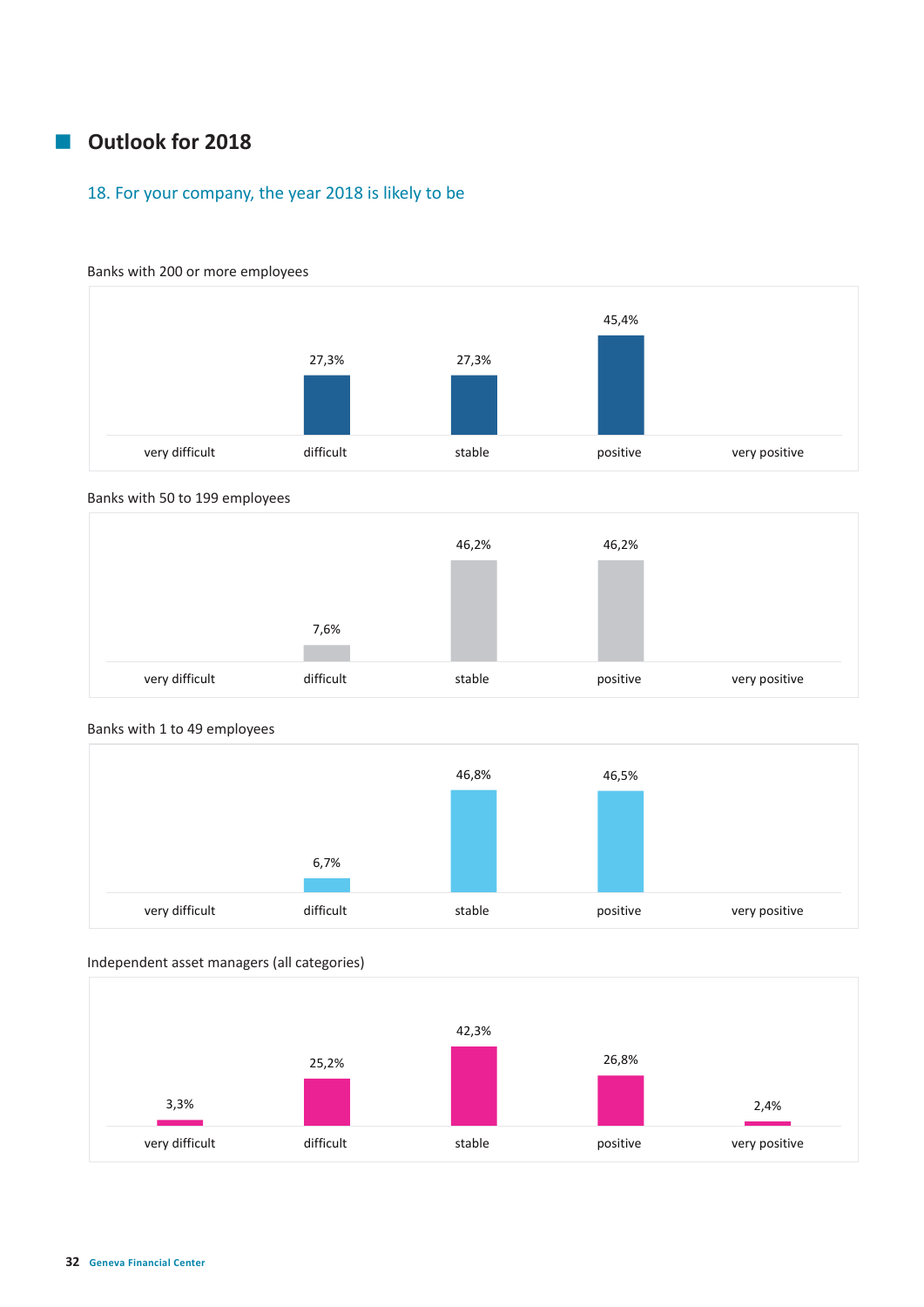# ¡ **Outlook for 2018**

# 19. Expected change in net profit, 2018 vs. 2017



### Banks with 200 or more employees







# Banks with 1 to 49 employees

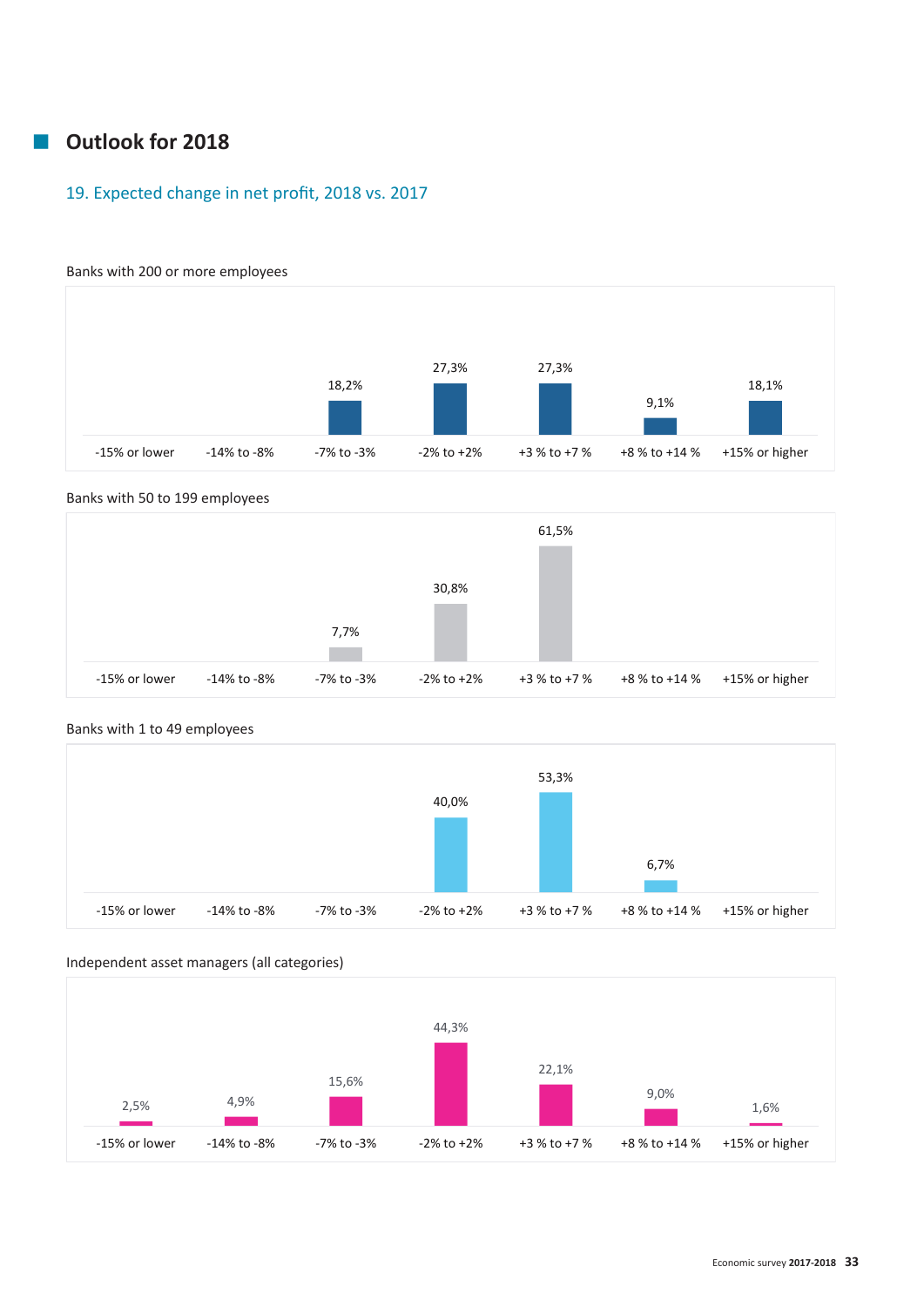# ¡ **Outlook for 2018**

# 20. In 2018, your expect the number of employees in Geneva to



#### Banks with 50 to 199 employees



decrease 5% or more decrease less than 5% remain unchanged increase increase





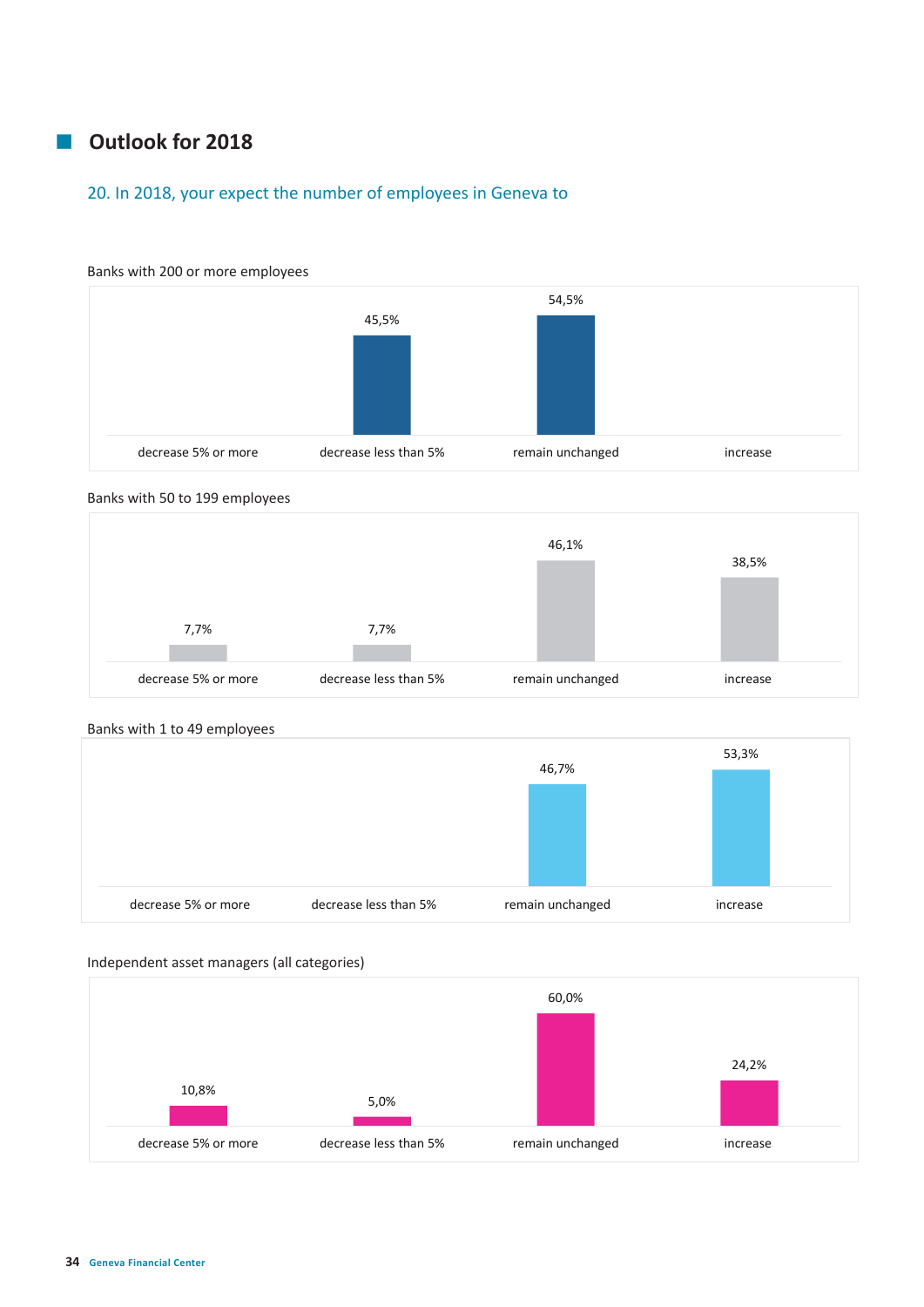# 21. In 2016, the attractiveness of the Geneva financial center for your clients from



#### Banks with 50 to 199 employees





# Banks with 1 to 49 employees

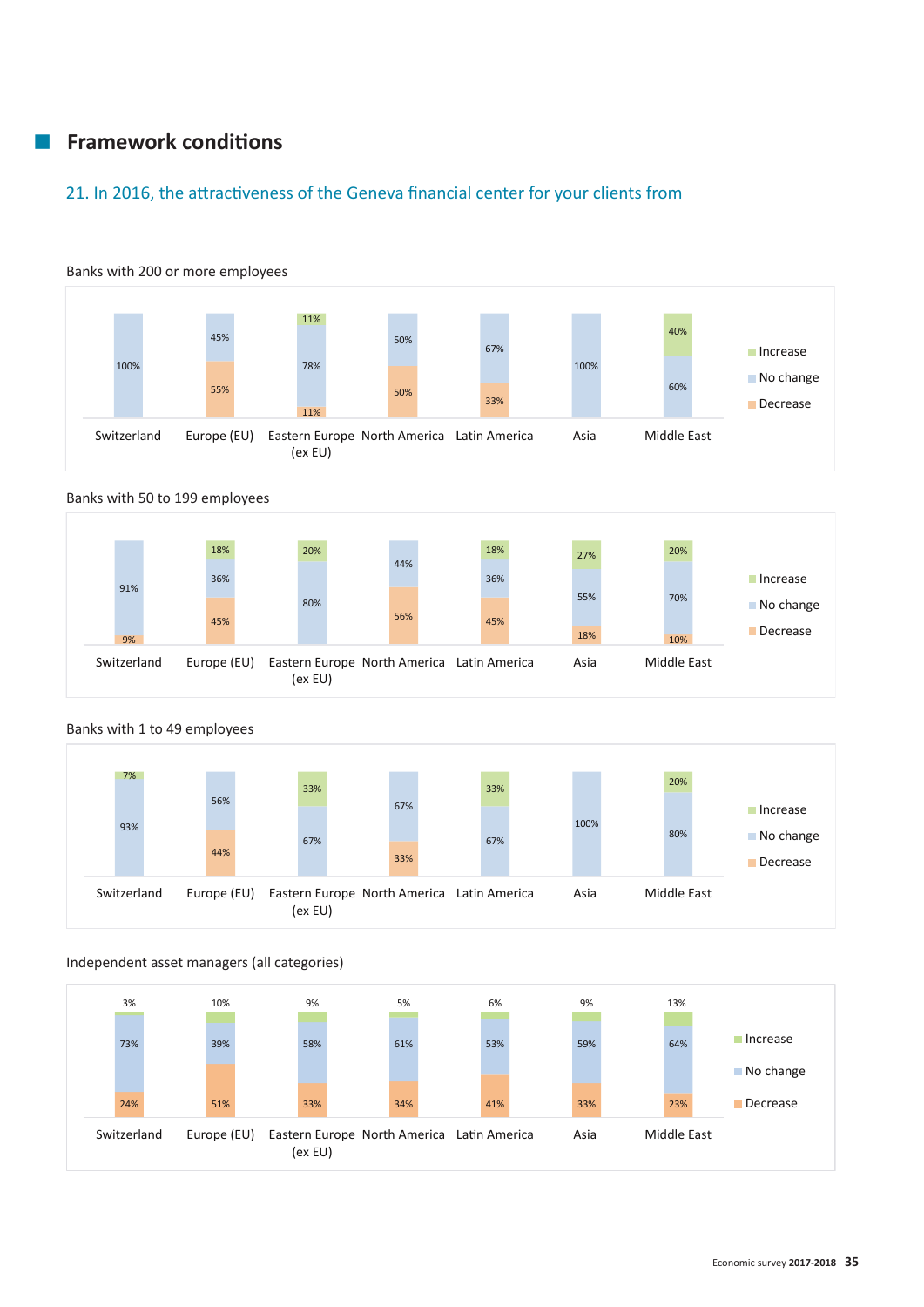# 22. In 2016, the attractiveness of the Geneva financial center for the following activities



#### Banks with 200 or more employees

#### Banks with 50 to 199 employees







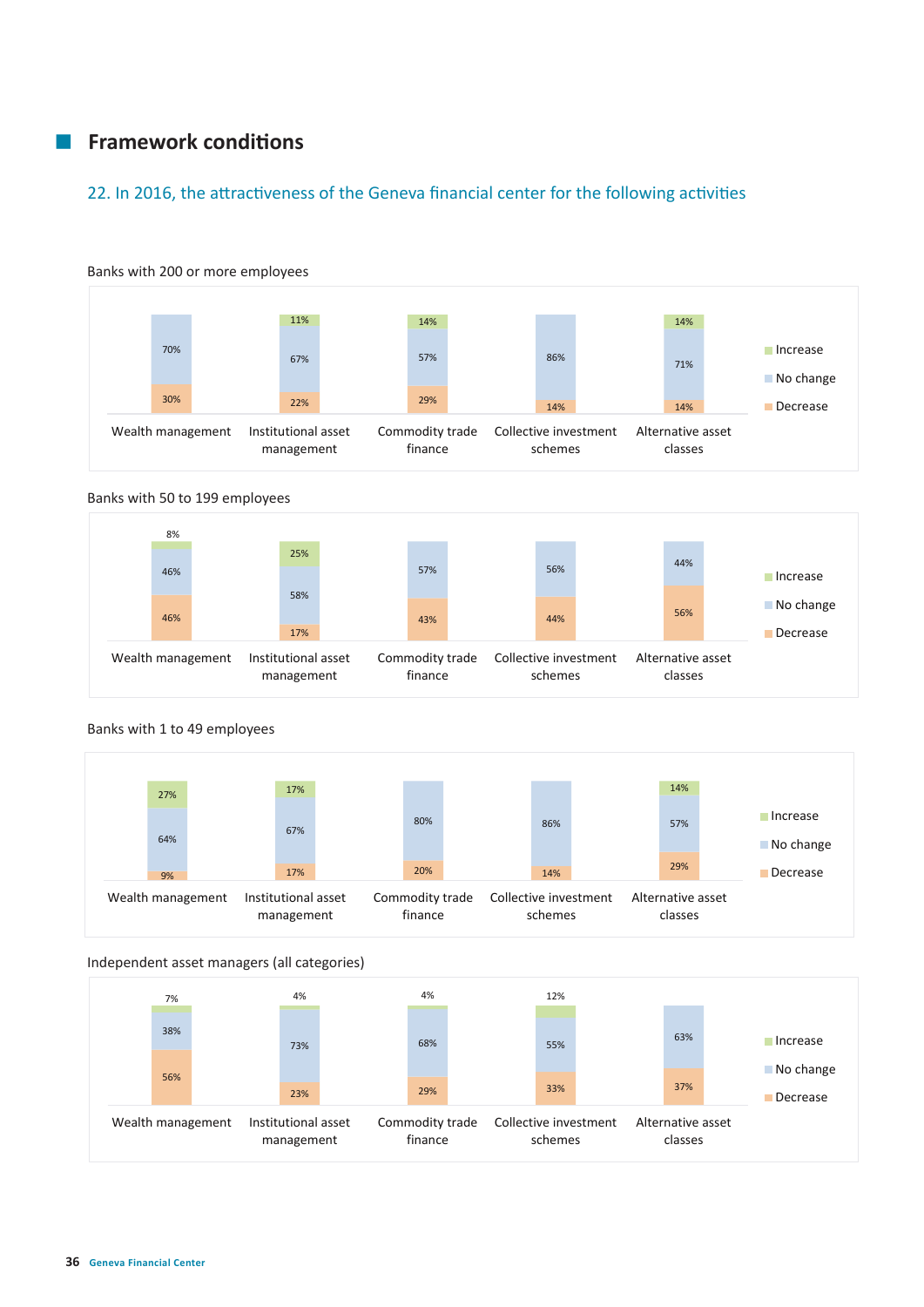# 23. If you relocated activities away from Geneva, which of the following financial centers would you consider moving to? (max. 2 answers)



Banks with 200 or more employees









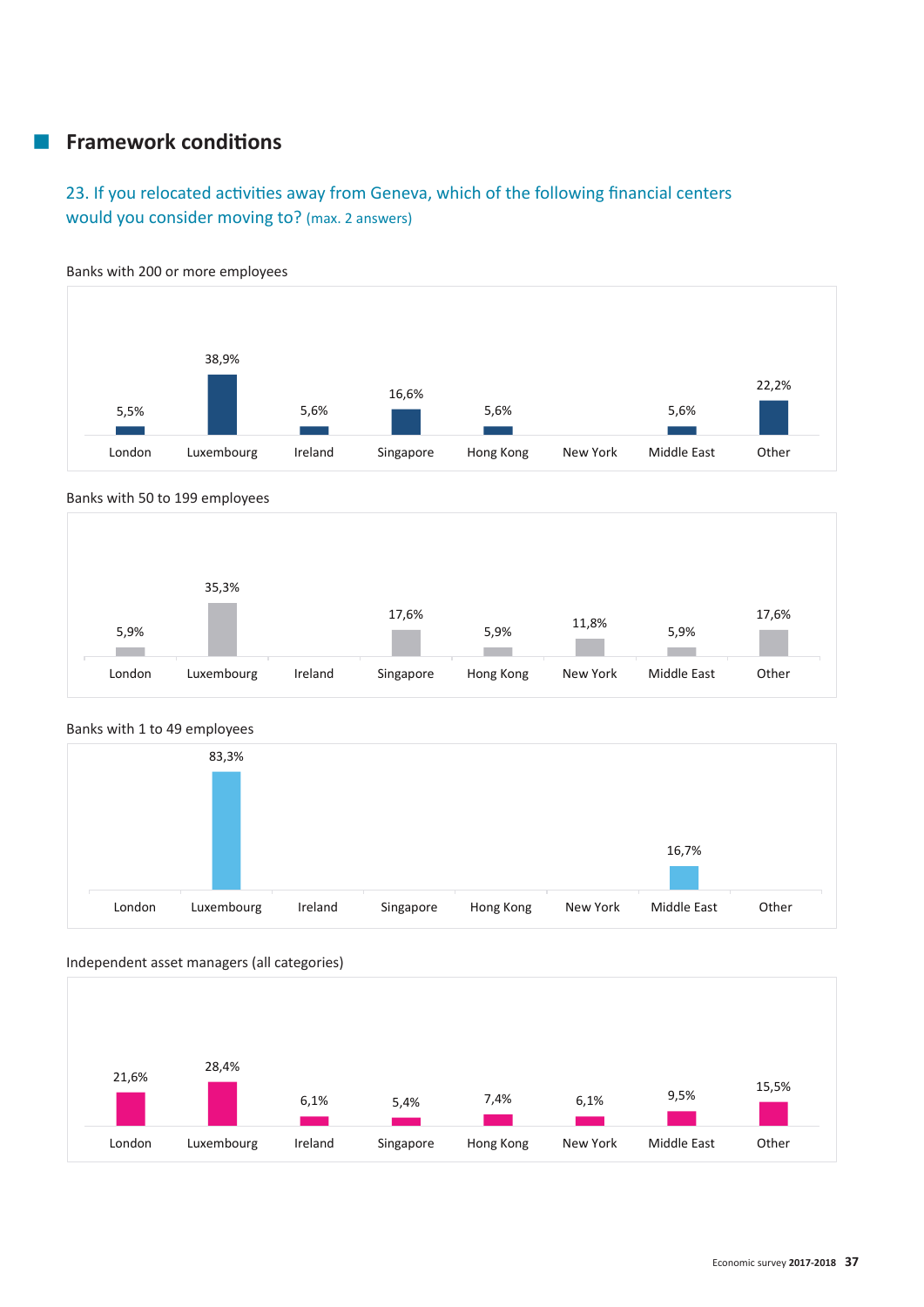# **Examework conditions**

# 24. What impact do you expect the new standard for automatic exchange of information to have on your company?



Banks with 200 or more employees







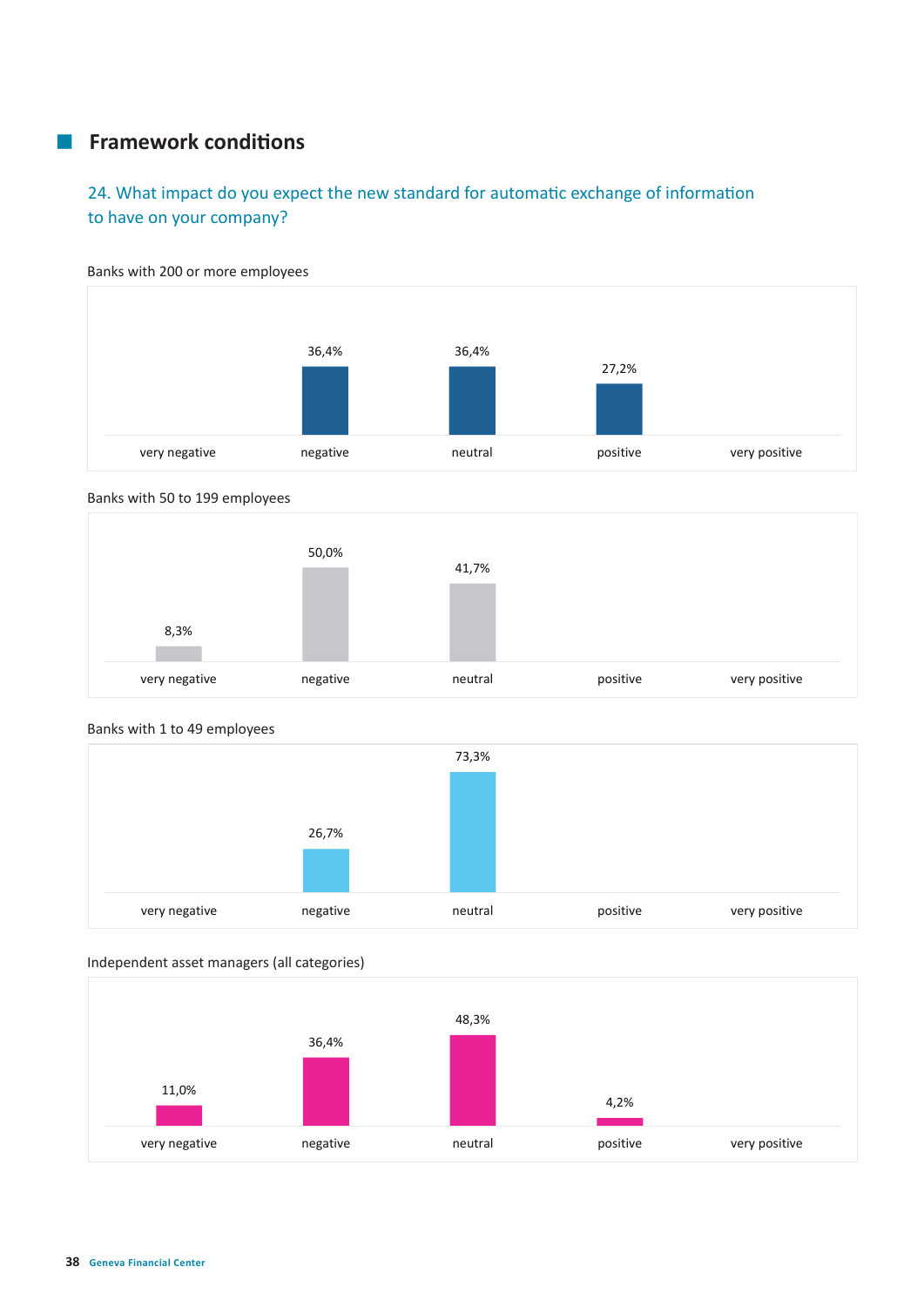# 25. What practical consequences would automatic exchange of information have on your company? (more than one answer possible)

#### Banks with 200 or more employees



#### Banks with 50 to 199 employees



#### Banks with 1 to 49 employees



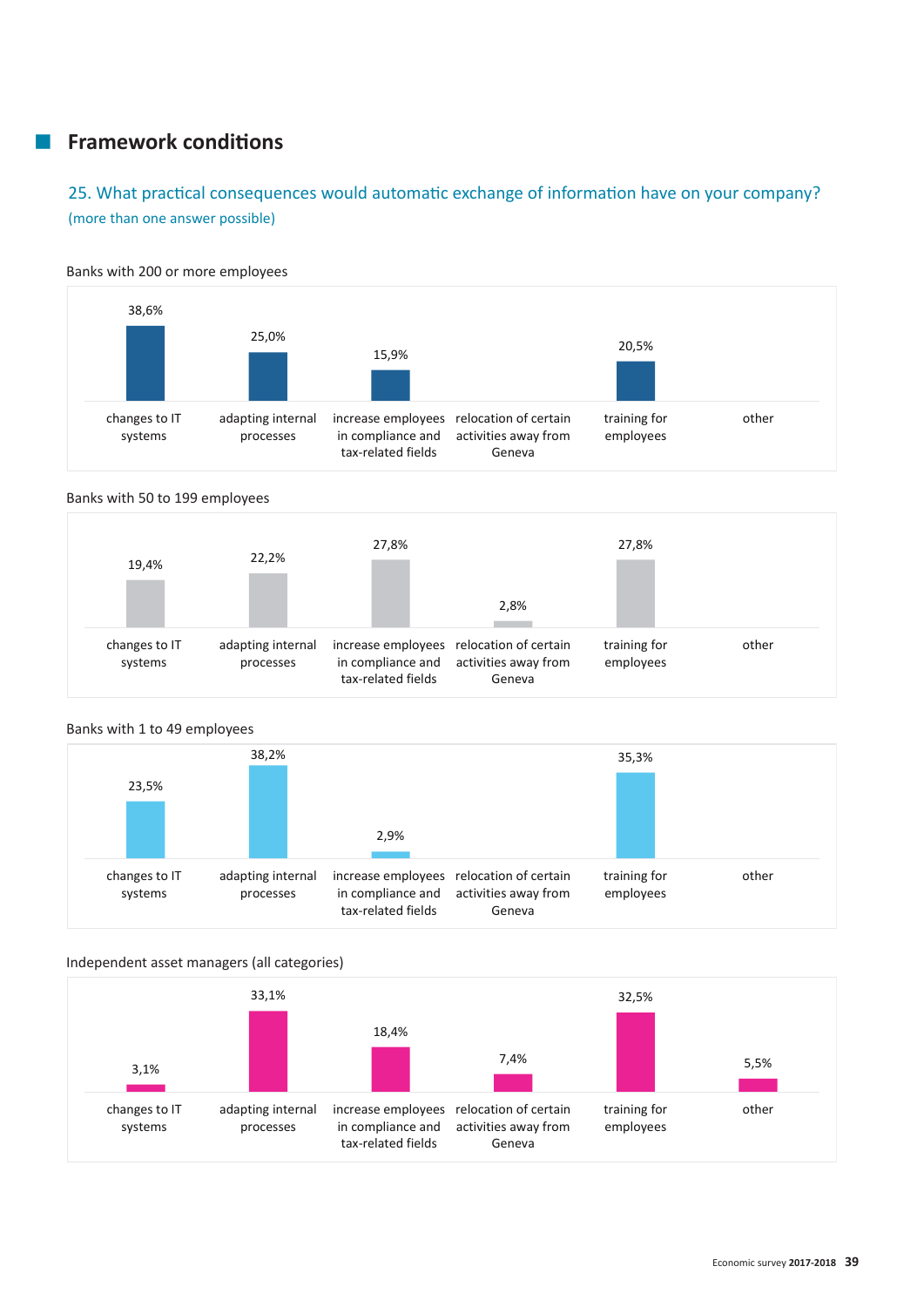# 26. In your opinion, which of the following areas for action should the Geneva Financial Center prioritize? (more than one answer possible)



### Banks with 200 or more employees

#### Banks with 50 to 199 employees



#### Banks with 1 to 49 employees



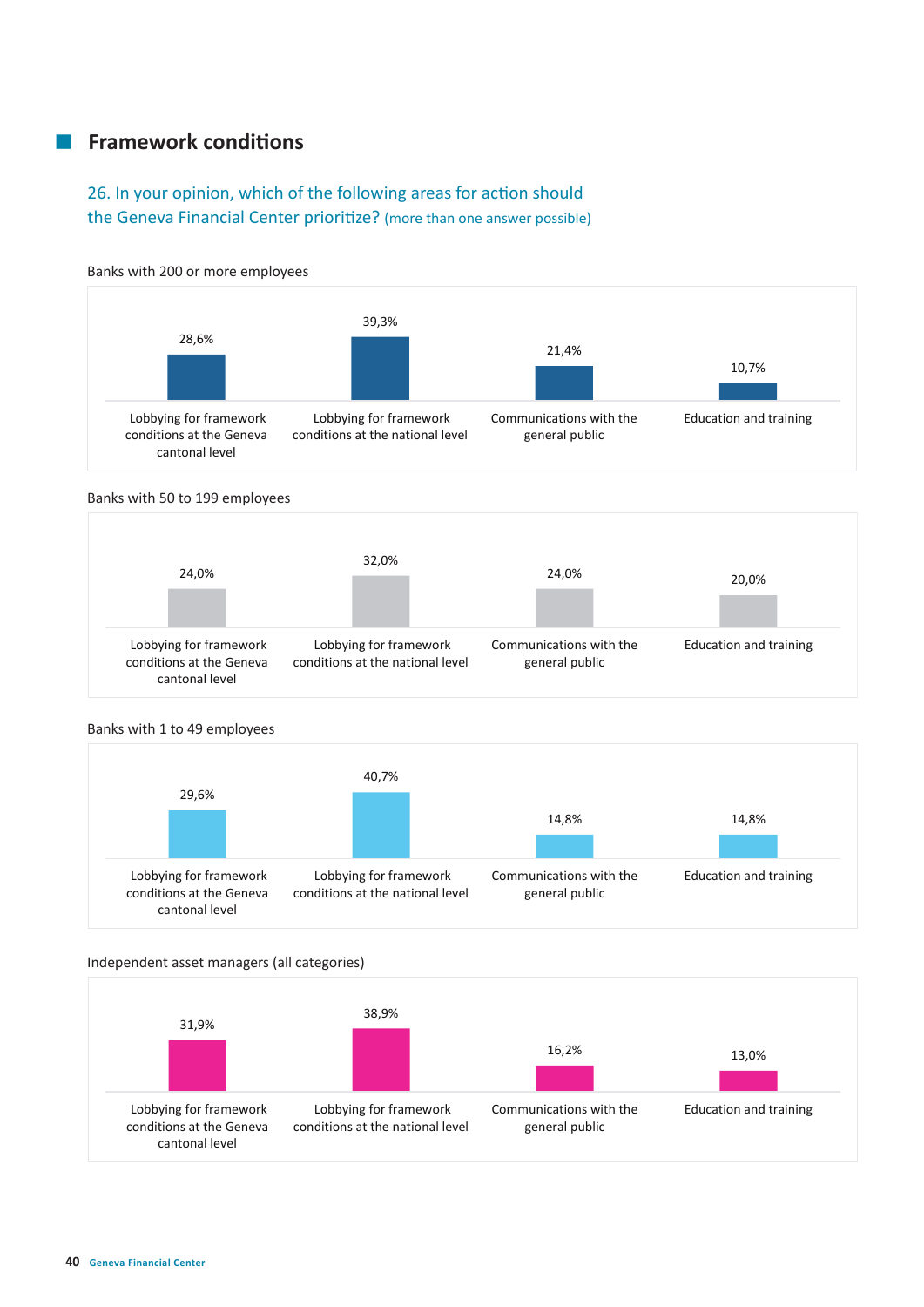# 27. Areas to prioritize at the Geneva cantonal level

(more than one answer possible)

#### Banks with 200 or more employees









# Banks with 1 to 49 employees

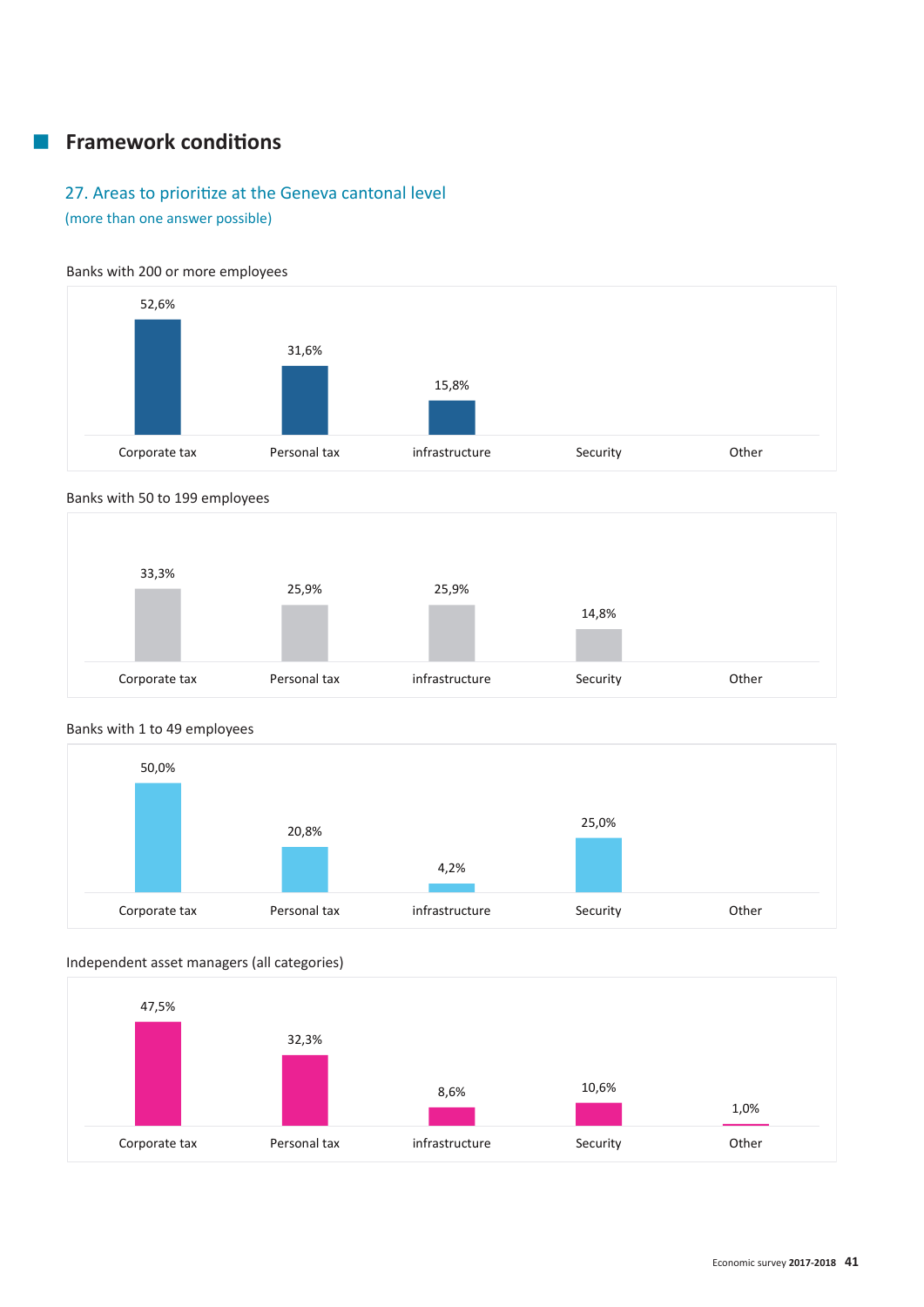# 28. Areas to prioritize at the national level

(more than one answer possible)

#### Banks with 200 or more employees



#### Banks with 50 to 199 employees





### Banks with 1 to 49 employees

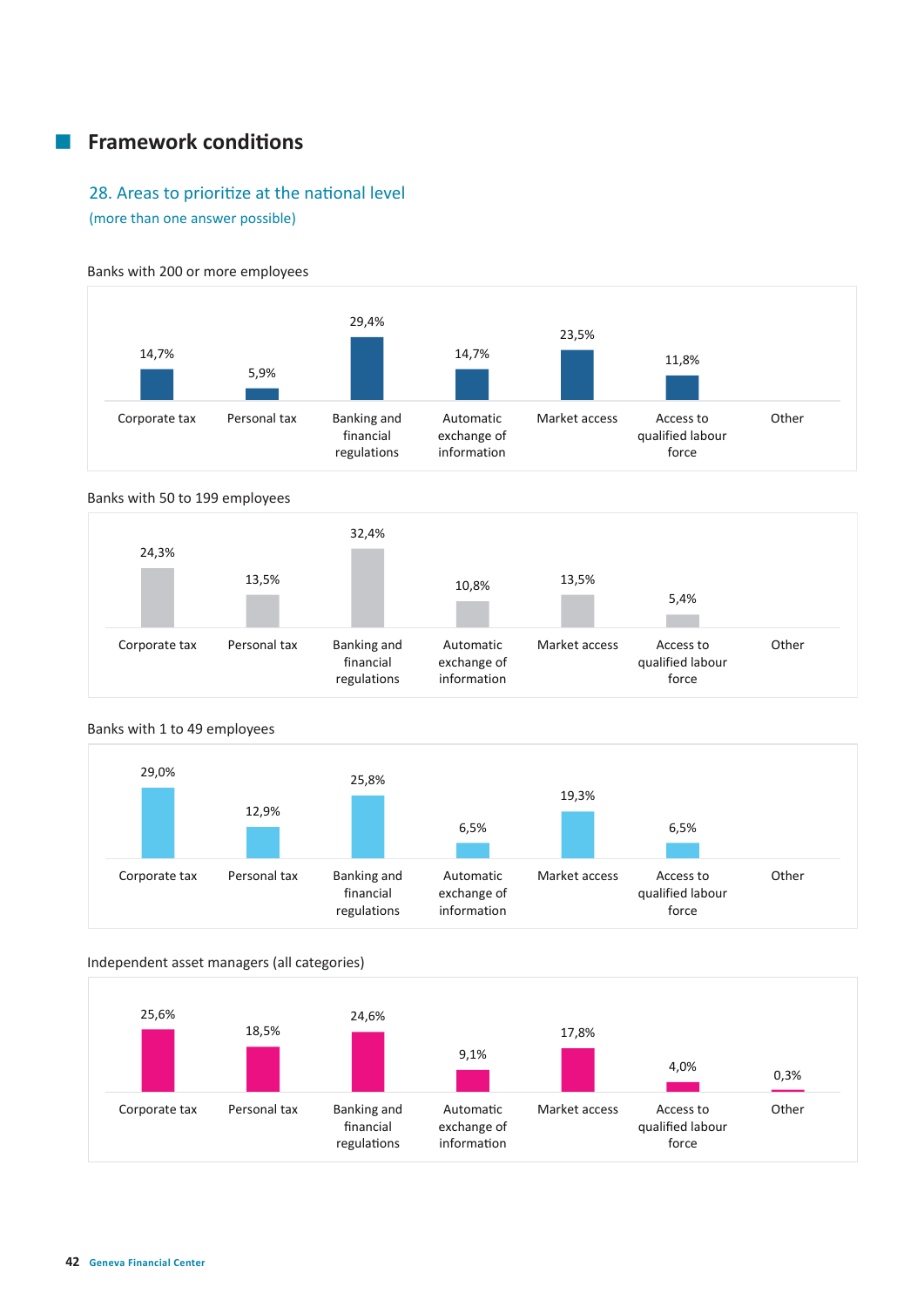# 29. Which others areas for action should the Geneva Financial Center also prioritize? (more than one answer possible)



#### Banks with 50 to 199 employees







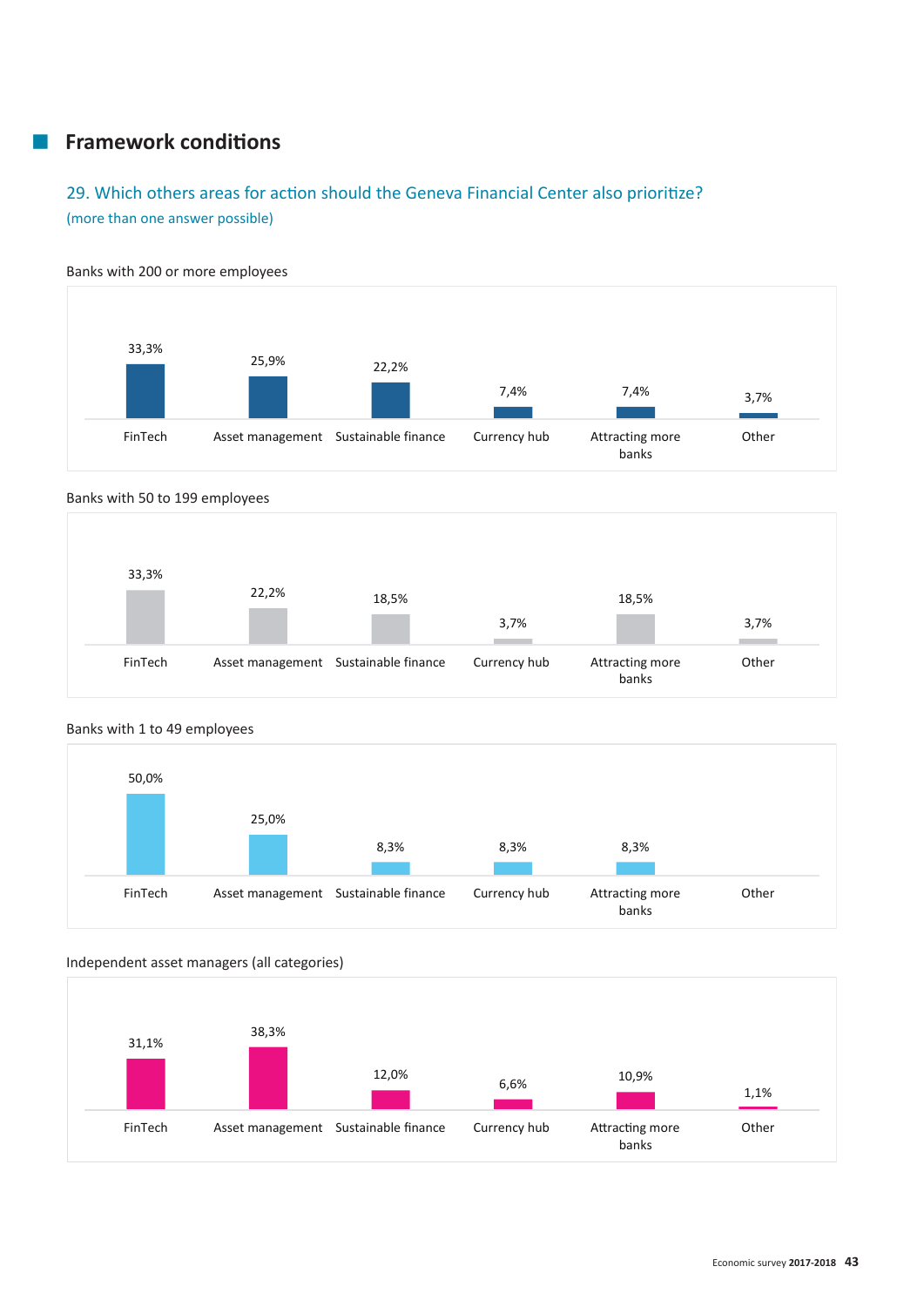30. The banking sector is becoming increasingly digitised. What are the main priorities for successfully implementing this digital transformation? (more than one answer possible)



Banks with 200 or more employees







### Banks with 1 to 49 employees

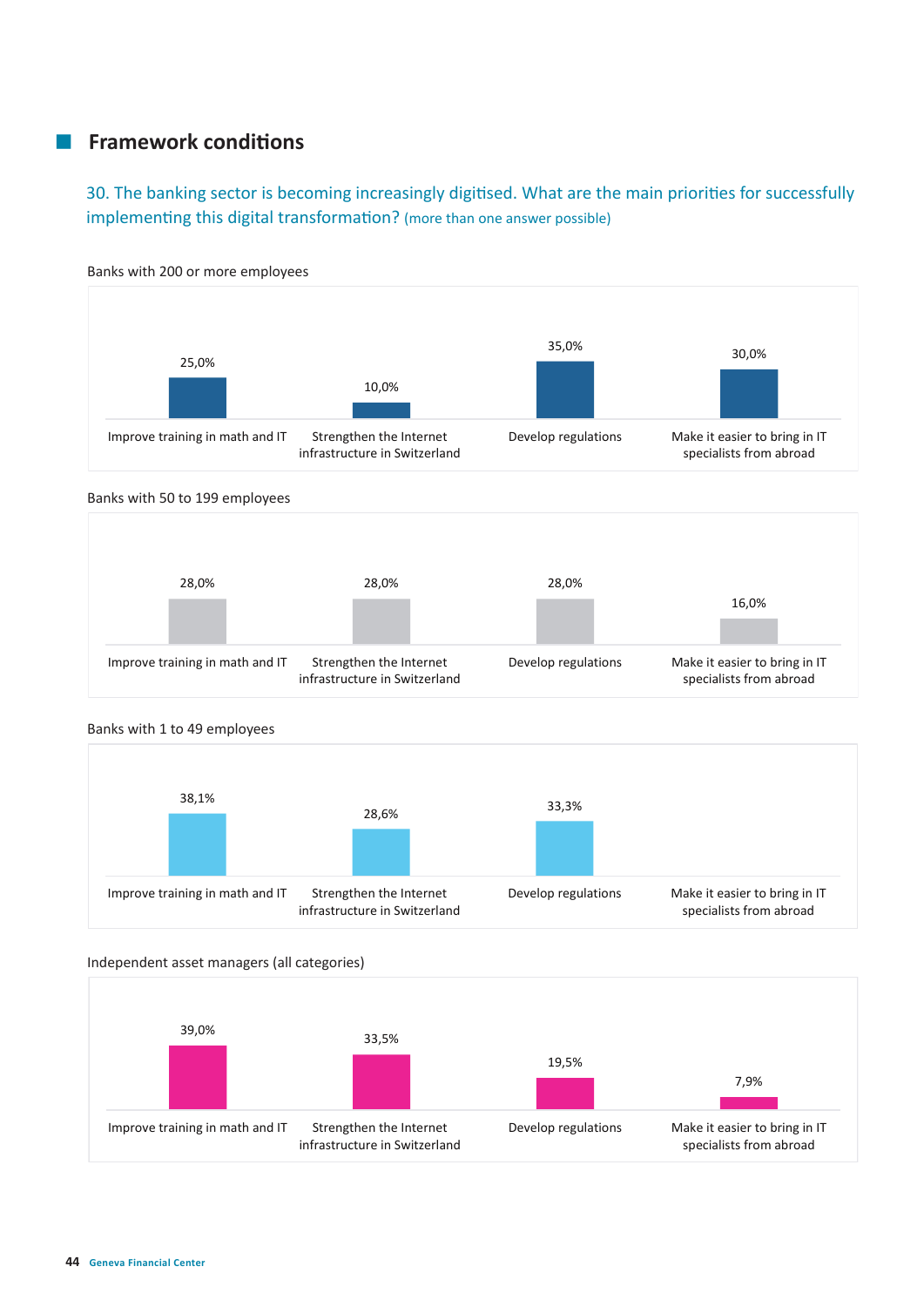Graphic design: François Dumas – www.DREAMaxes.com Edition: Fondation Genève Place Financière

The Economic survey 2017-2018 is available in English and in French at www.geneva-finance.ch

© October 2017 FondaƟ on Genève Place Financière